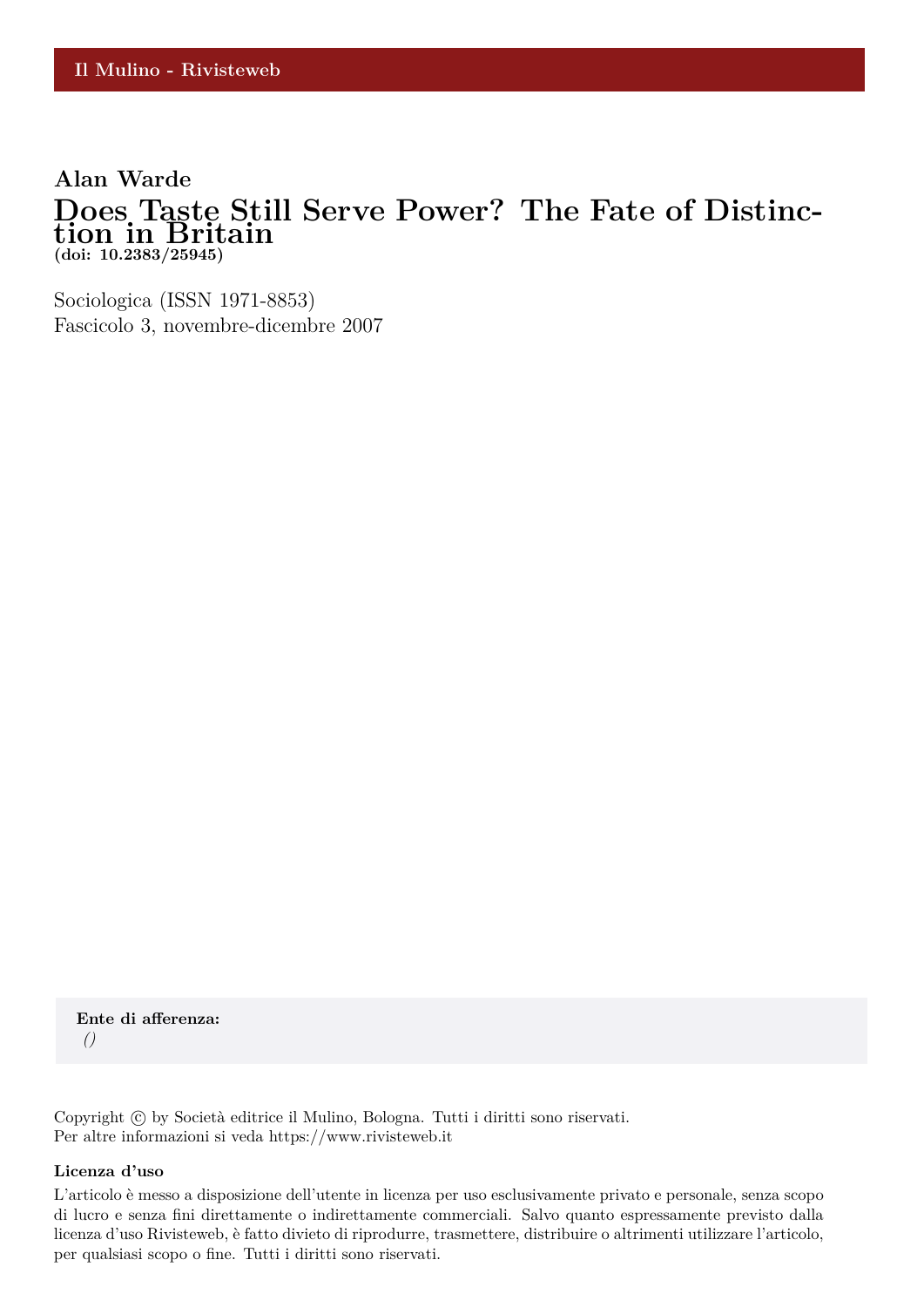Saggi

# **Does Taste Still Serve Power?** The Fate of Distinction in Britain

# *by* Alan Warde

doi: 10.2383/25945

#### **xIntroduction: Matters of Taste**

In the work of Pierre Bourdieu the possession of good taste is a weapon. Taste is constituted through judgments concerning the aesthetic qualities of particular items and activities. Much judgment is tacit, recorded in and expressed through people's possessions, learning experiences, comportment and accumulated cultural competence. For Bourdieu it can only be learned from particular positions within the social field. Aesthetic preferences are therefore an indicator or marker of position.

Good taste is that which is legitimised, or "consecrated," in a given societal milieu. The consecration process is contested always, but it tends to follow patterns of ascendancy in wider social and political struggles. Dominant groups are served by their tastes being consecrated as good taste. The hallmarks of good taste may then be presented – or typically *were* during most of the Twentieth century – as universally and objectively superior in quality. Bourdieu unmasks this pretence. Good taste is determined in the course of social struggle; the content is arbitrary.

The Bourdieusian argument is that "judgment of taste," the judgment of judgments in other words, results in insidious and invidious modes of social classification. In practice, good taste functions as a weapon legitimising domination. In *Distinction* the mode of appropriation of cultural items (with its corollary, a stance of disinterestedness as a mark of the dominance) is at least as important in indicating cultural hierarchy as expressed or observed attachments to particular items (the liking for chamber music, say) which constitute holdings of cultural capital. *Distinction* is explicitly about the social functions of good and bad taste – the reason why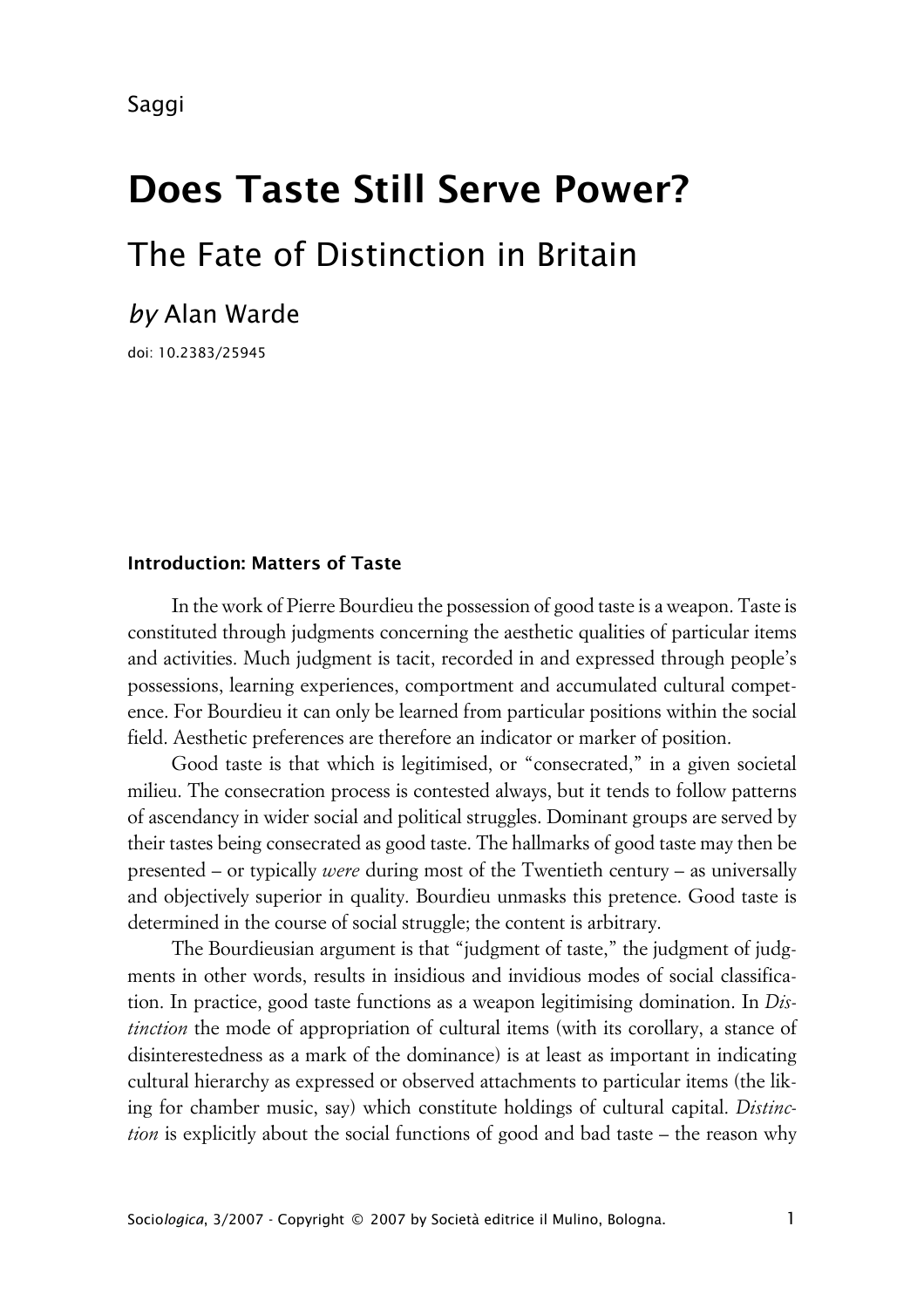Bourdieu talks of "the social critique of the judgment of taste." If taste requires judgment (though that judgment may be tacit), then we are looking at the process by which "taste classifies and classifies the classifier." Differential shared tastes are ways of creating within-class senses of belonging and solidarity and between-class senses of distinction. This is at the core of Bourdieu's contribution. Taste plays a role in social classification, in symbolic struggle and in class formation. Taste is a weapon for drawing social distinctions and for exercising social and symbolic domination. $1$ 

Bourdieu's achievement was to establish an autonomous role for cultural phenomena in class domination in a period when sociology placed great emphasis on material life. Economistic theories, which rendered culture super-structural, asserted that ownership of economic capital and economic resources was the basis of, and almost entirely accounted for, the distribution of power. Cultural differences mattered for Bourdieu because their objectivated characteristics can be taken as indicators of social worth. Social classification of self and others produces differential esteem and treatment. Expression and justification of social superiority and subordination are made possible. As a consequence, opportunities, rewards and favours are allocated unequally. Taste is one manifestation of a person's holdings of *cultural capital* which can be accumulated and converted into other kinds of capital – economic, social and symbolic [Bourdieu 1986]. For Bourdieu, these were postulates of a general theory of power, class and taste which he anticipated would be applicable widely across modern societies.

Despite much criticism, Bourdieu's account remains a benchmark for analysis of the role of cultural practice in the exercise and maintenance of power because, arguably, no better alternative theoretical framework has replaced it. Almost every element of his position has been subject to challenge. A few maintain that class has all but disappeared. Others think that hierarchical cultural boundaries have dissolved. Some think that the relationship between social and cultural hierarchies has altered. Others proceed as if Bourdieu's account was fundamentally adequate and fit for purpose. These are usually presented as alternative substantive and theoretical diagnoses of the present. The main focus of the extensive ensuing debate has been on cultural

<sup>1</sup> Teil and Hennion [2004] distinguish five distinct notions of this "polymorphic" concept which different disciplines and approaches emphasize:

*a*) an expression of biological need;

*b*) social differentiation of attraction towards things;

*c*) a relationship of perception of a product by a subject;

*d*) reflective judgment ("the emergence of reflexivity");

*e*) the practice of perception.

For Bourdieu, and thus in this paper, taste is a composite of the second and the fourth.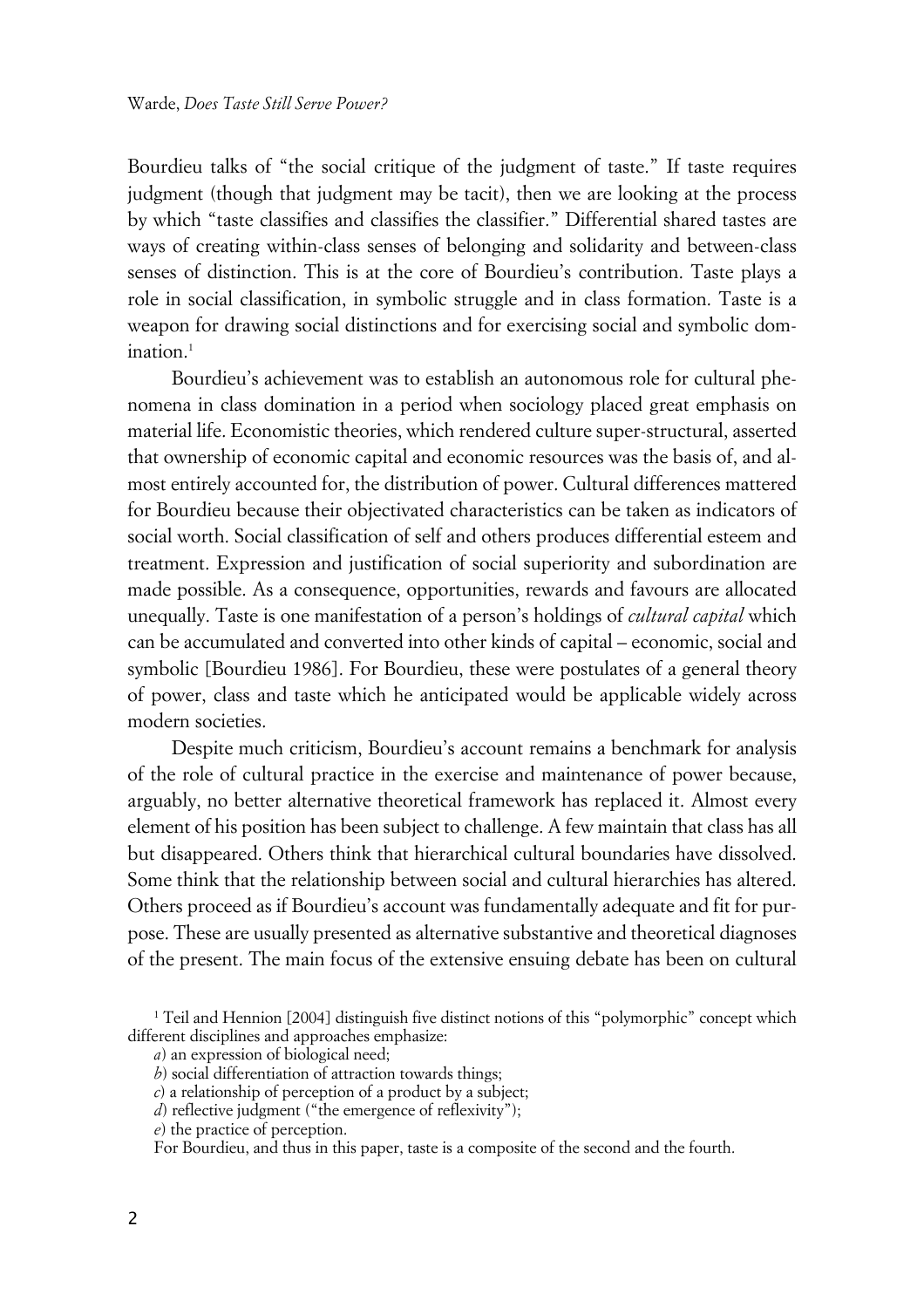change rather than the relationship between power and taste. In this paper I consider some evidence for these propositions in respect of Britain at the beginning of the Twenty-first century with a view to showing that they are not necessarily exclusive alternatives.<sup>2</sup>

In an important and neglected paper Holbrook *et al.* [2002] demonstrate that there is no mutual incompatibility between three effects or tendencies which are often considered alternatives in contemporary debates – boundary effacement, omnivorousness, and distinction. These effects are expressed summarily as follows. First, "some things are liked and disliked by everybody;" or, people of different social classes like some of the same things [Halle 1993]. Second, "some people like everything," with people of higher social class tending to like more items and genres than those of lower status. This, the omnivore thesis [Peterson and Kern 1996],<sup>3</sup> sees advantage to be gained from an openness to diversity which results in the pursuit of variety. Third, "different people from different backgrounds like different things to different degrees;" or, people of higher classes use their cultural habits to mark their standing *vis-à-vis* lower classes [Bourdieu 1984], typically having predictable likings for items which have in the past been associated with "high" culture. Holbrook *et al.* use a large quantity of market research data to show that effacement, omnivore and distinction effects operate simultaneously and recommend statistical procedures for disentangling each effect. I also find evidence of all three conditions, but seek to understand how they might relate to one another in an understanding of contemporary alignments of taste and power.

2 In so doing, my purpose is neither to praise nor to bury Bourdieu. This paper does not seek to adjudicate at this level. I consider that the debate has been devoted more to an exploration of shifts in culture than to the effect of taste on power and that this has led to an unbalanced re-appraisal of Bourdieu's theoretical propositions. Too often his position is simplified, even bowdlerised, in the search for a clear target against which to discuss empirical claims about socio-cultural change.

<sup>3</sup> See also Peterson [2005] for a comprehensive review of its current state.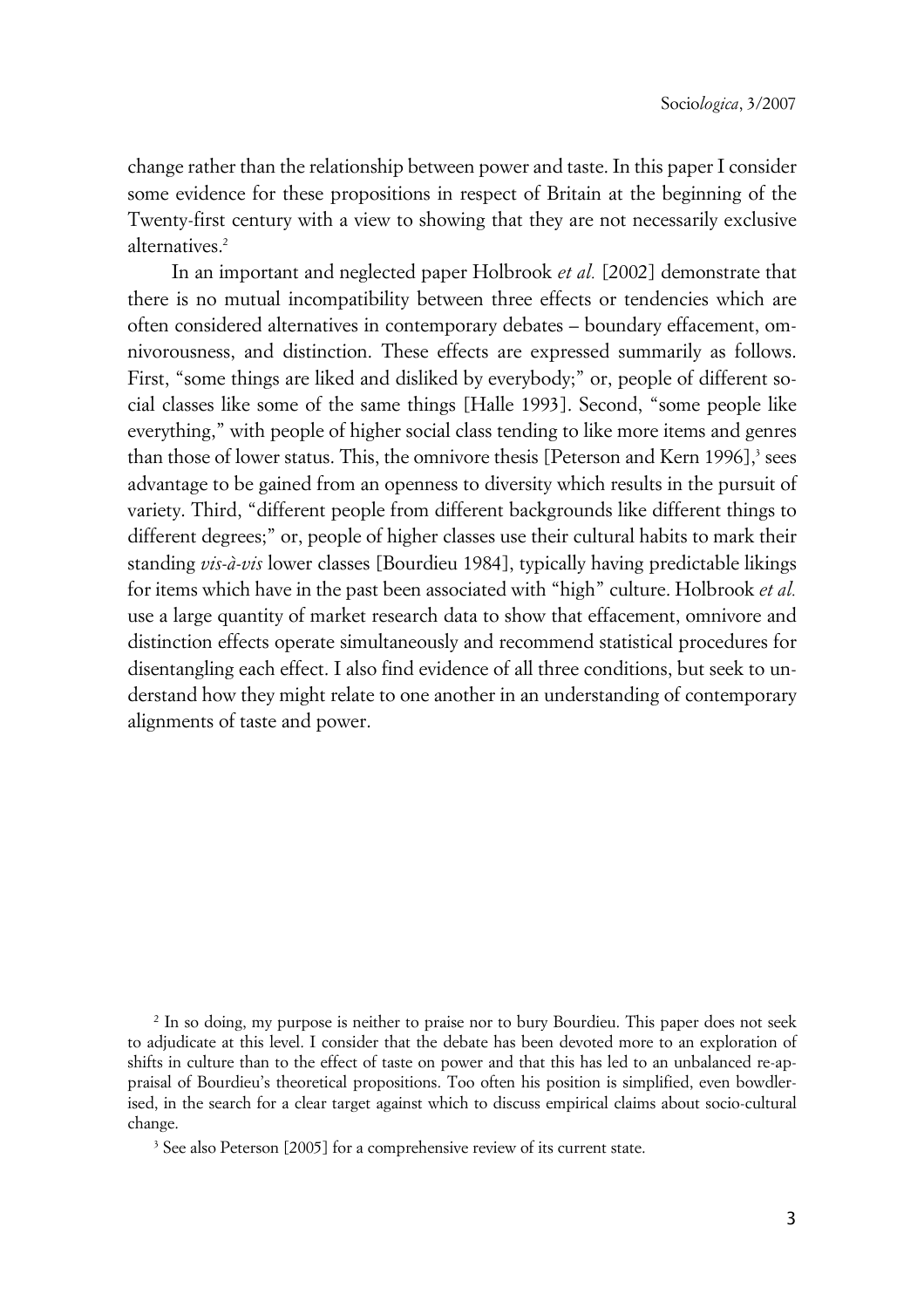#### **xData: Cultural Consumption and Social Exclusion**

This paper arises from a study which systematically explored cultural capital and taste.<sup>4</sup> It was the first systematic attempt to explore cultural domination in the British context using both quantitative and qualitative methodologies. A national random sample survey, with an achieved sample of 1564 respondents, explored cultural tastes, participation and knowledge and their association with economic and social capital.<sup>5</sup> Semi-structured household interviews<sup>6</sup> and focus-group discussions explored similar issues.

Here I draw primarily on the focus group interviews. 25 focus group discussions were conducted between March and July 2003. The 74 women and 69 men involved came from six areas across the UK, taking account of national, metropolitan and provincial, and urban and rural differences. They aimed to reflect the cultural diversity of Britain: different ethnic communities, gay and lesbian groups, groups of different ages (over 18), and of varying socio-economic position were represented (see Appendix 1 for the description of the focus group composition). The groups were recruited and moderated by trained academic staff, access being obtained through community groups, business and professional organisations, drawing on personal and professional networks. Topics of discussion ranged from leisure activities to perceptions of barriers to cultural participation, and included views about good and bad taste. Moderators were encouraged to adopt a psychodynamic rather than a prescriptive approach in order to avoid imposing hierarchies of value. The analysis involved several procedures. Moderators reported on group composition and dynamics of discussion, Audio-tape recordings of discussions were transcribed, employing Nudi\*ist software.

4 Acknowledgement: This paper draws on data produced by the research team for the ESRC project *Cultural Capital and Social Exclusion: A Critical Investigation* (Award no R000239801). The team comprised Tony Bennett (Principal Applicant), Mike Savage, Elizabeth Silva, Alan Warde (Co-Applicants), David Wright and Modesto Gayo-Cal (Research Fellows). The applicants were jointly responsible for the design of the national survey and the focus groups and household interviews that generated the quantitative and qualitative date for the project. Elizabeth Silva, assisted by David Wright, coordinated the analyses of the qualitative data from the focus groups and household interviews. Mike Savage and Alan Warde, assisted by Modesto Gayo-Cal, co-ordinated the analyses of the quantitative data produced by the survey. Tony Bennett was responsible for the overall coordination of the project. The focus group convenors were Karen Wells, Surinder Guru, Ruth Jackson, Chris Archer, Stephanie Adams and David Wright. I am especially grateful to Elizabeth Silva and David Wright for their detailed comments on the paper.

 $^5$  The survey was administered to a main sample of 1564 respondents. Data was collected between November 2003 and March 2004 by the National Centre for Social Research. See Thomson [2004] for the technical report. For early results see *Cultural Trends* [2006].

6 44 individual in-depth interviews were conducted with 30 individuals who had been respondents in the survey, and 14 of their partners, during the later months of 2004. See Silva [2005] for details.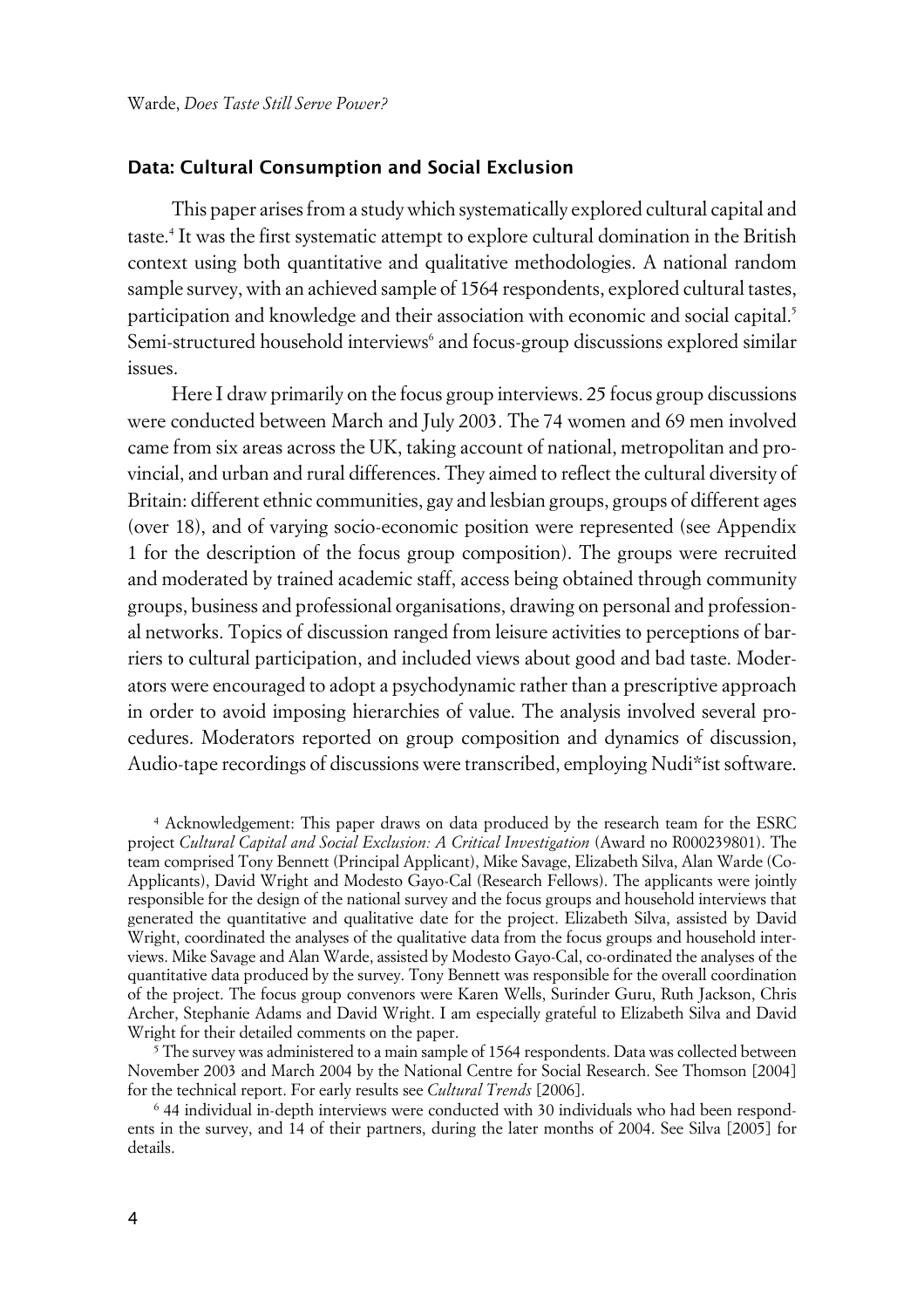Transcriptions were indexed according to occupational classification and themes of discussion. Each group was analysed briefly by the research team. Subsequently a more detailed analysis of particular themes has been conducted, including this one on taste and class. Silva and Wright [2005] reflect critically on the methodological aspects of holding focus groups on a sensitive matter of values.

The present analysis of class and taste concentrates on passages from the transcripts which dealt with issues of standards of judgment, good and bad taste, and the relationship between social position and taste. Moderators were instructed, if possible in the light of the flow of the discussion, to inquire what groups members thought were in good and bad taste. Most did introduce the topic at the end, since it usually did not arise spontaneously. Moderators were also requested not to suggest that cultural items were hierarchically ordered, nor to address the question of class directly. Various views of the nature of cultural order were forthcoming. Groups rarely introduced class into the discussion of their own accord, but when they did it seemed significant. All talked about social and cultural classification, though often only indirectly in relation to cultural hierarchy and class. Analysis proceeds with reference to the class composition of the focus groups, though not all groups were class homogeneous and certainly they should not be interpreted as typical of all members of social classes in Britain.

The next section describes some of the key themes emerging in the focus groups. Passing reference is made to opinion questions in the survey regarding the societal consequences of the objectification of taste. In order to critically evaluate the Bourdieusian account of cultural consumption with reference to the UK I provide evidence about: what people say about taste; whether there is a hierarchy of tastes; what they claim to be in good or bad taste; whether such judgments reflect a view of social hierarchy; and whether that hierarchy was associated with, or understood in terms of class. In section 4 the implications are drawn out for debates about aestheticisation, standards, class, and legitimate culture. The conclusion extrapolates from the evidence to some general theoretical issues surrounding cultural capital. In particular, it returns to the claims of Holbrook *et al.* [2002] about the co-existence of boundary effacement, omnivorousness and distinction.

#### **xTaste, Standards, Class and Domination: Some Evidence**

Given the close intertwining of resources, rank and taste, and the well publicized impression that matters of culture are in flux, it might be anticipated that popular understandings would be complicated. This is indeed the case, there being little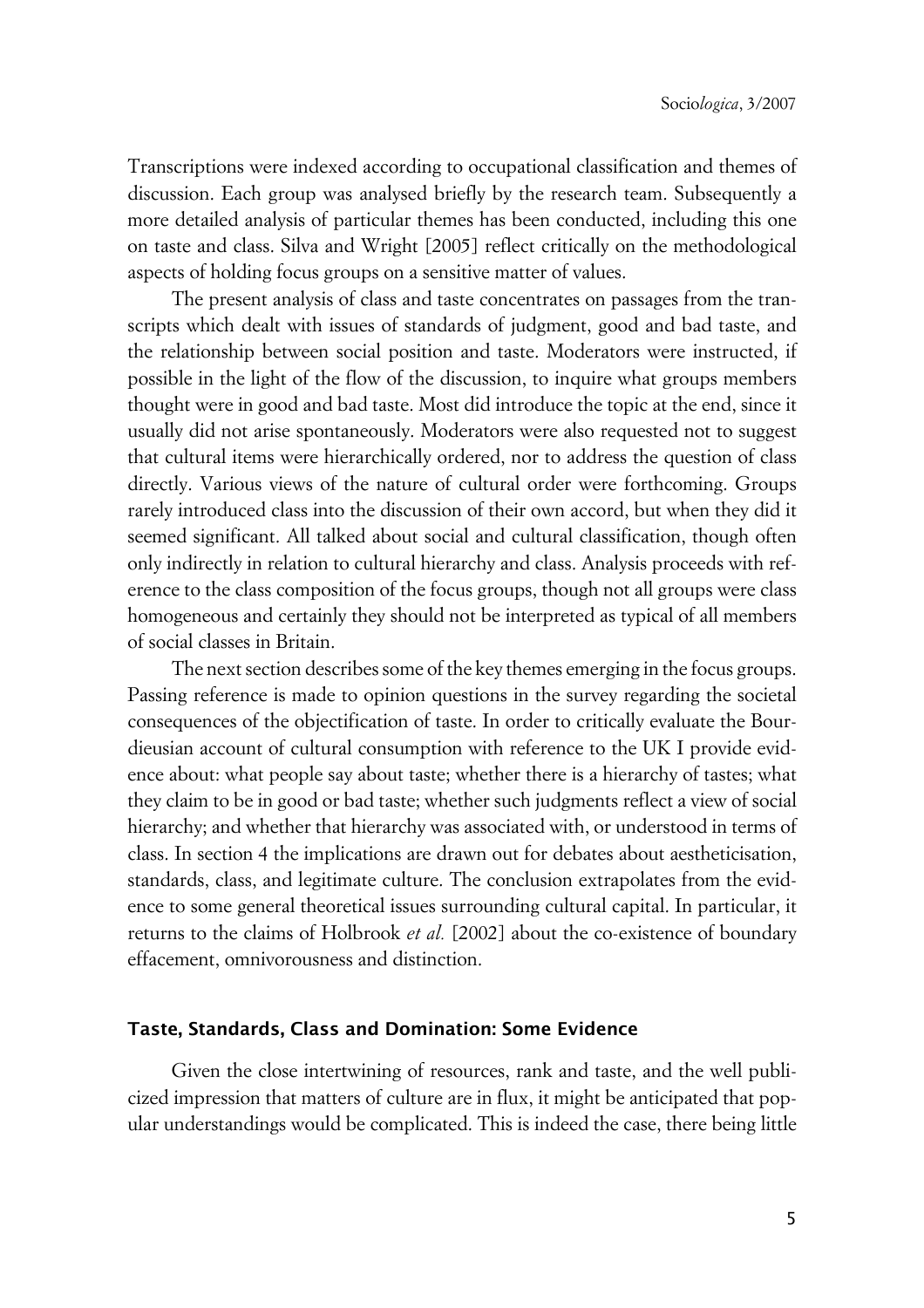consensus in Britain on what taste is, where it comes from, how it can be judged, and with what social consequence.

#### x*The Mechanics of Taste*

That taste is individual and personal is probably the most prevalent understanding across the focus groups, though it appears in several guises. For example, it was said in a group of rural service workers discussing what they understood by taste, "Everybody's different" (FG1) and "it depends on the individual person" (FG1).<sup>7</sup> Someone in a group of supervisory workers said, "It's whatever you feel comfortable with" (FG12). In a group of the retired middle class there was no dissent to the observation that "what is one person's good taste is another person's bad taste" (FG3). It was added, "good taste is something you like which pleases you, and bad taste is something which offends" (FG3). Taste is in these accounts an individual matter, a matter of personal judgment, although in the last there is a hint of its standing in relation to some moral standards regarding offensiveness. The same group, reflecting further, said "it [good taste] is the sort of thing you like to think you've got yourself. On the other hand it is arrogant really" (FG3). This apparently acknowledges that taste is a valued property, one which others may recognize, but that it may be problematic to pride oneself on its possession. By contrast, Laura, a member of an African-Caribbean middle class group said:

I think there are still benchmarks, and I think that we do actually, deep down still think that there's good taste and there's bad taste. We may not be honest about it (FG6).

Taste is then sometimes an attribute of an item, sometimes a procedure of judging, sometimes something one possesses (whether innate or a cultivated capacity to judge), and sometimes an objective and external standard. Nevertheless, most often it is considered a matter of personal preference.

This range of definitions indicates that, in the context of discussion around taste, many lay people recognise its social reference. In fact, groups were able to rehearse arguments very similar to those in the social science literature. In the course of one group discussion (FG2), contrasts were drawn between the individual and society, subjective and objective standards, division and difference, and personal preference and the judgment of other people. While there may be, in Bourdieu's [2000] terms,

<sup>7</sup> See Appendix 1 for the composition of each focus group which is given a number in the text. All names of focus group participants have been anonymised (they were asked to choose their own pseudonym).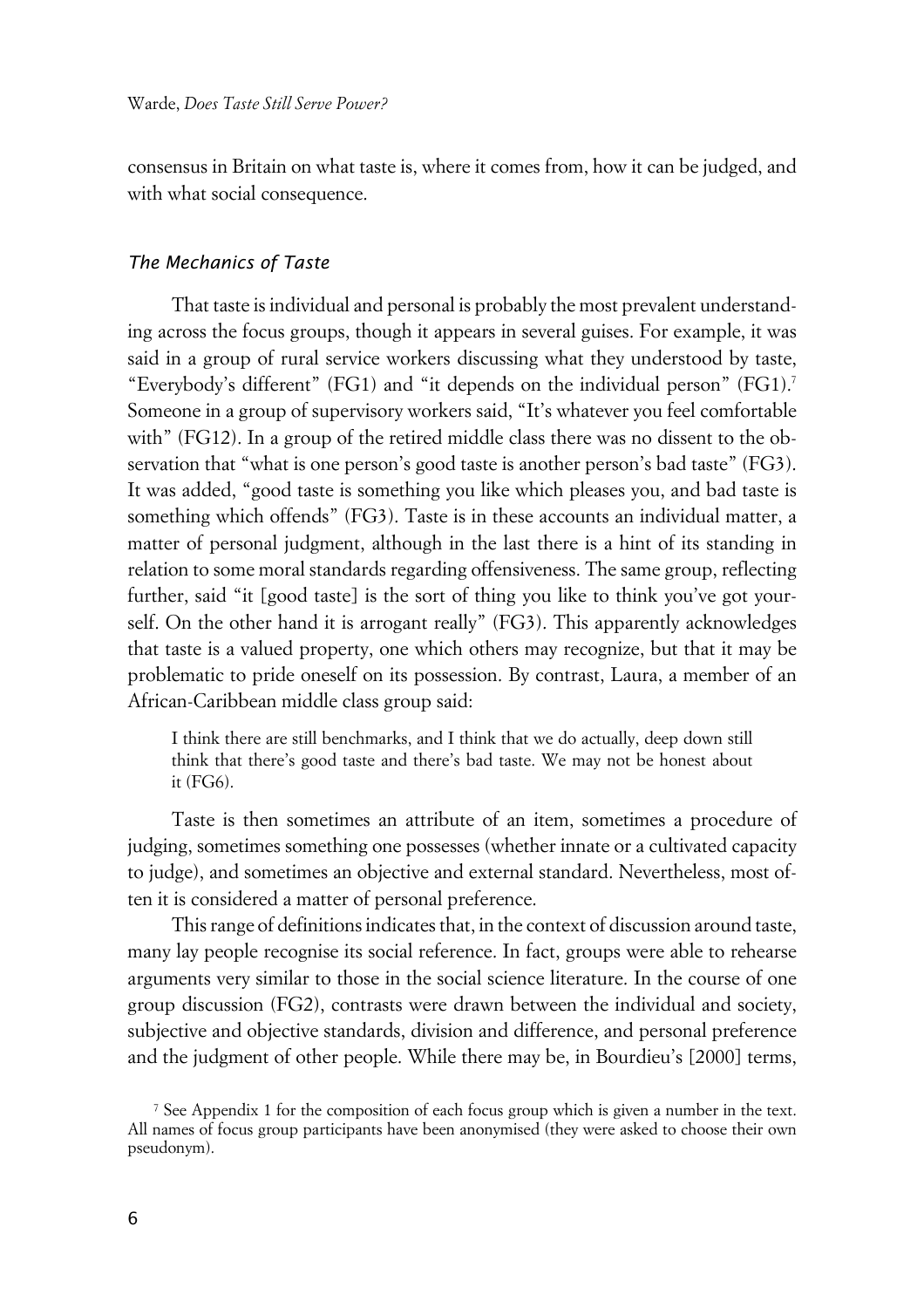a difference between practical and scholastic reason, many groups proved capable of discussing the questions that exercise sociologists in similar terms. The economists' view that taste is individual, voluntary and subjective was contrasted with a sociological account founded on social pressure, manipulation and upbringing. "Society decides what is good and bad, whatever the connotation of the word good and bad are," said one man (FG2).

More sophisticated versions of what amount to scholastically informed practical reason were apparent in the black middle class group which explicitly recognized that social position had an effect on views about taste. Thus Laura, an African-Caribbean lawyer, said:

I think a lot is to do with your upbringing and um your schooling, your peers as you say. I mean I think that I've learnt a lot in terms of um different social class values and standards because of the educational experience that I've had (FG6).

A group of self-employed small business owners distinguished between appreciating good design and liking it. Others debated the relationship between taste and fashion. For example, one participant in a group of women professionals proposed that "it's got to be down to individual taste" while another maintained that "a lot goes on fashion, and it's what is dictated as good and what is bad" (FG23).

#### x*Cultural Boundaries and Standards of Taste*

In situations where a well-defined hierarchically-ordered system of classification of cultural forms exists, one would expect that people might acknowledge and accede to expert judgment, conceding that some had more acceptable tastes than others. Uncertainty about who, if anyone, is justified in pronouncing on good taste was revealed in answers to the survey (see Table 1). However, well over half of the population, 57 per cent, agreed with the statement that "One person's taste is as good as the next." Almost three quarters of the sample agreed with the proposition that "It seems that anything can count as art these days." While less than two fifths could assent to the statement "There are definite standards for deciding whether music is good or bad." So when Bob (FG3) expostulated "discernment of good, bad and indifferent, I don't think anybody knows these days," he was reiterating a majority view. Significant disagreement about standards of judgment means that the majority find no objective means to evaluate cultural products.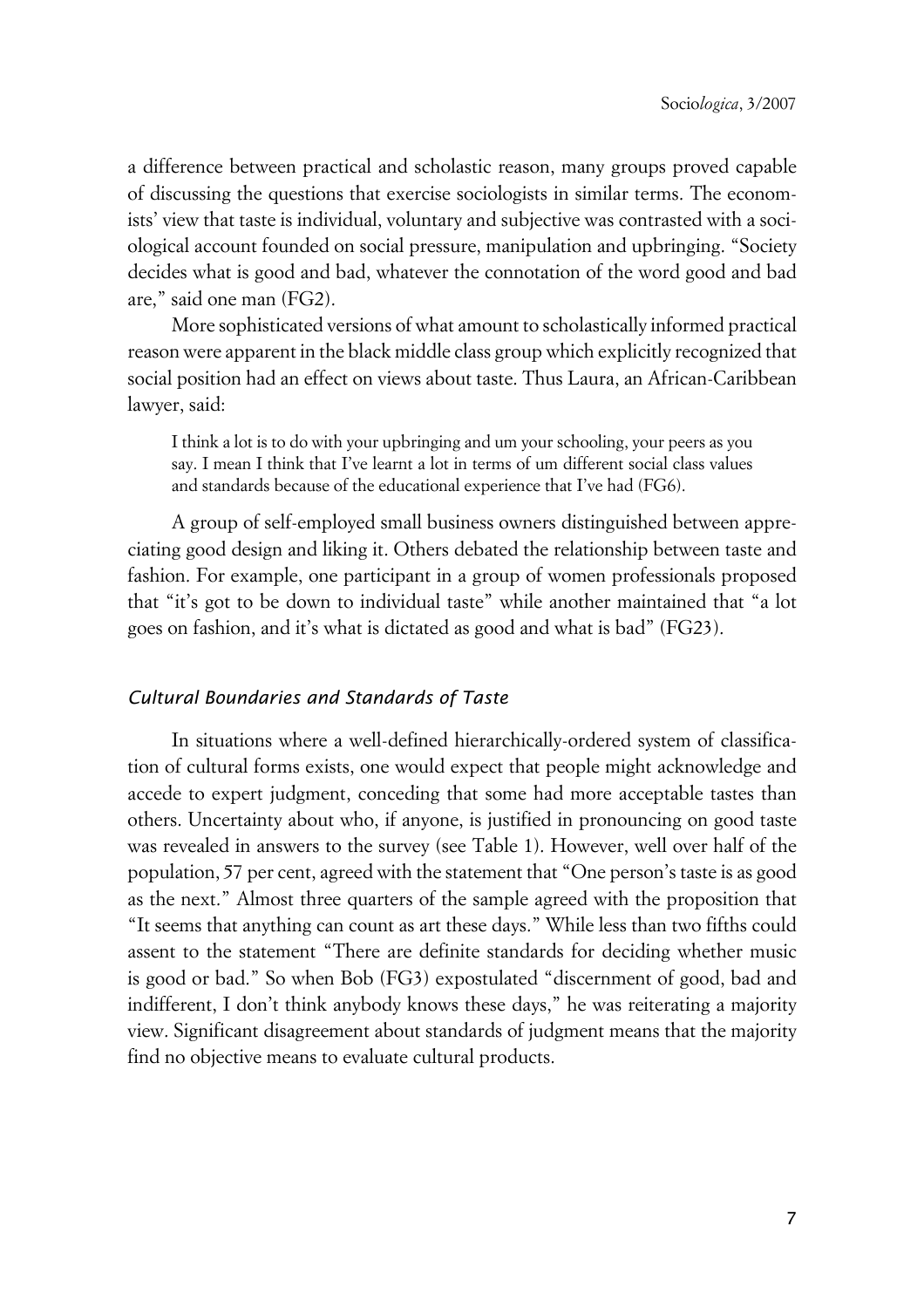| "One person's taste is as good as the next"          |             |               |                |                                                                                    |                               |               |           |
|------------------------------------------------------|-------------|---------------|----------------|------------------------------------------------------------------------------------|-------------------------------|---------------|-----------|
| strongly<br>agree<br>10                              | agree<br>47 | neither<br>13 | disagree<br>26 | strongly<br>disagree<br>4                                                          | don't<br>know<br>$\mathbf{1}$ | $\%$<br>101   | N<br>1564 |
|                                                      |             |               |                |                                                                                    |                               |               |           |
| "It seems that anything can count as art these days" |             |               |                |                                                                                    |                               |               |           |
| strongly<br>agree                                    | agree       | neither       | disagree       | strongly<br>disagree                                                               | don't<br>know                 | $\frac{0}{0}$ | N         |
| 19                                                   | 54          | 12            | 13             | $\mathbf{1}$                                                                       | $\mathbf{1}$                  | 100           | 1564      |
|                                                      |             |               |                | "There are definite standards for deciding whether music is good or bad"           |                               |               |           |
| strongly<br>agree                                    | agree       | neither       | disagree       | strongly<br>disagree                                                               | don't<br>know                 | $\frac{0}{0}$ | N         |
| $\overline{\mathbf{3}}$                              | 36          | 22            | 35             | $\overline{2}$                                                                     | $\mathbf{1}$                  | 99            | 1564      |
|                                                      |             |               |                | "The old snobbery once associated with cultural taste has now all but disappeared" |                               |               |           |
| strongly<br>agree                                    | agree       | neither       | disagree       | strongly<br>disagree                                                               | don't<br>know                 | $\frac{0}{0}$ | N         |
| $\mathbf{1}$                                         | 26          | 23            | 45             | $\overline{4}$                                                                     | $\overline{2}$                | 101           | 1564      |

TAB. 1. *Opinions about cultural taste. Percentages*

Reasons for the lack of consensus about whether there are definable cultural standards were revealed in discussion. A group of students and young professionals (FG13), while believing that tastes are contestable and might be expected to generate disagreement, were nevertheless prepared to make judgments of a quasi-objective kind. Boy bands are deemed bad, partly because they are commercial. But this is not cause for dismay: "I probably see them as bad taste but not really worth worrying about," for "you know they're gonna pass." This relaxed generational take on the nature of judgment is distinctive, though it perhaps implies a providential view that it is the bad that will prove ephemeral.

Some groups, younger and better educated, felt able to say that they like things of questionable quality. Joanna said "I revel in my bad taste now, whereas before I pretended I didn't have it" (FG13); and Jenny (FG13) noted "there are some things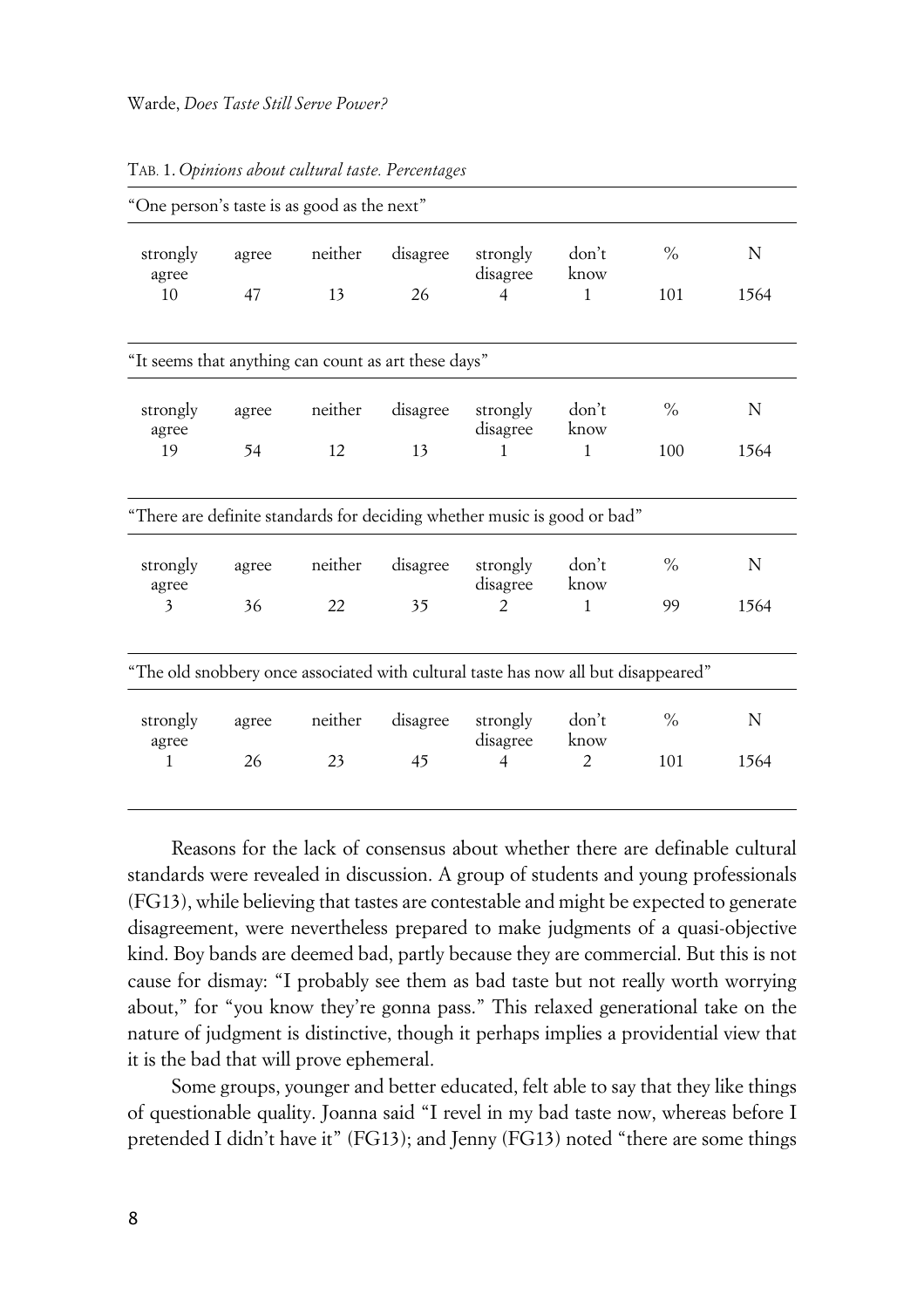that I like that I'm aware aren't in particularly good taste, like EastEnders" which, she continued, she previously wouldn't have admitted to liking. Note that this is to affirm that some things *are* in bad or poor taste. It was the educated who recognized changes in their own stances. So Amy (FG5) said that in relation to her mother's habit of watching Coronation Street,<sup>8</sup> "I used to be really snobby." Of going to university and to live in London she said:

It has all changed my own taste (...) I'm quite middle class actually you know. I'm like from a working class background but you know I go to university, I listen to Radio 4, I like classical music and jazz blah, blah, blah, you know I do karaoke as well but (...) when I'm myself my tastes are tastes of my family or tastes I was brought up with. I don't feel snobby about other people's choices about that (FG5).

Other groups became animated while trying to unravel quasi-philosophical knots. Unskilled manual workers complained that thinking about taste made their heads hurt. But the highly educated were just as likely to find it hard to arrive at a position about standards. We asked some groups directly what they thought good and bad taste was, and requested examples. Good taste was particularly hard to define, no one being able to offer any criteria other than personal preference to determine what was good. Good taste has few, if any, substantive characteristics. Examples emerged mostly as oppositions in descriptions of bad taste. For instance, Alessandro said:

We're surrounded by ideas of what's good taste and what's bad taste. David Lean's good art, Coronation Street isn't. I'm still quite influenced by that, though since I've been "educated," done a degree, I try to question that in myself (FG21).

Alessandro seems to suggest that there is no ultimate arbiter of good taste. But he betrays a strong residual sense of there being some objective (i.e. agreed, though probably not rationally justifiable) basis for determining good taste. If one cannot deny that some things are better than others, there must be some, if concealed, grounds for attributing quality.

It proved easier to articulate the nature of bad than good taste. Bad taste is primarily defined in terms of moral harm, an idea emerging in more than a quarter of all groups. It was identified in bad jokes, an example mostly proffered by men (e.g. FG2, FG12); in urban vandalism (FG16); and in advertisements which cause embarrassment or contaminate children (FG9). Bad taste is considered a product of media more generally, and its hypocrisy (FG3). "Offensiveness" defines bad taste. In this respect it is asymmetrical with good taste. Good taste is personal (though it

<sup>8</sup> Award winning British soap opera, situated in North West England, first screened in 1960 on ITV, and still one of the most widely viewed of British television programmes.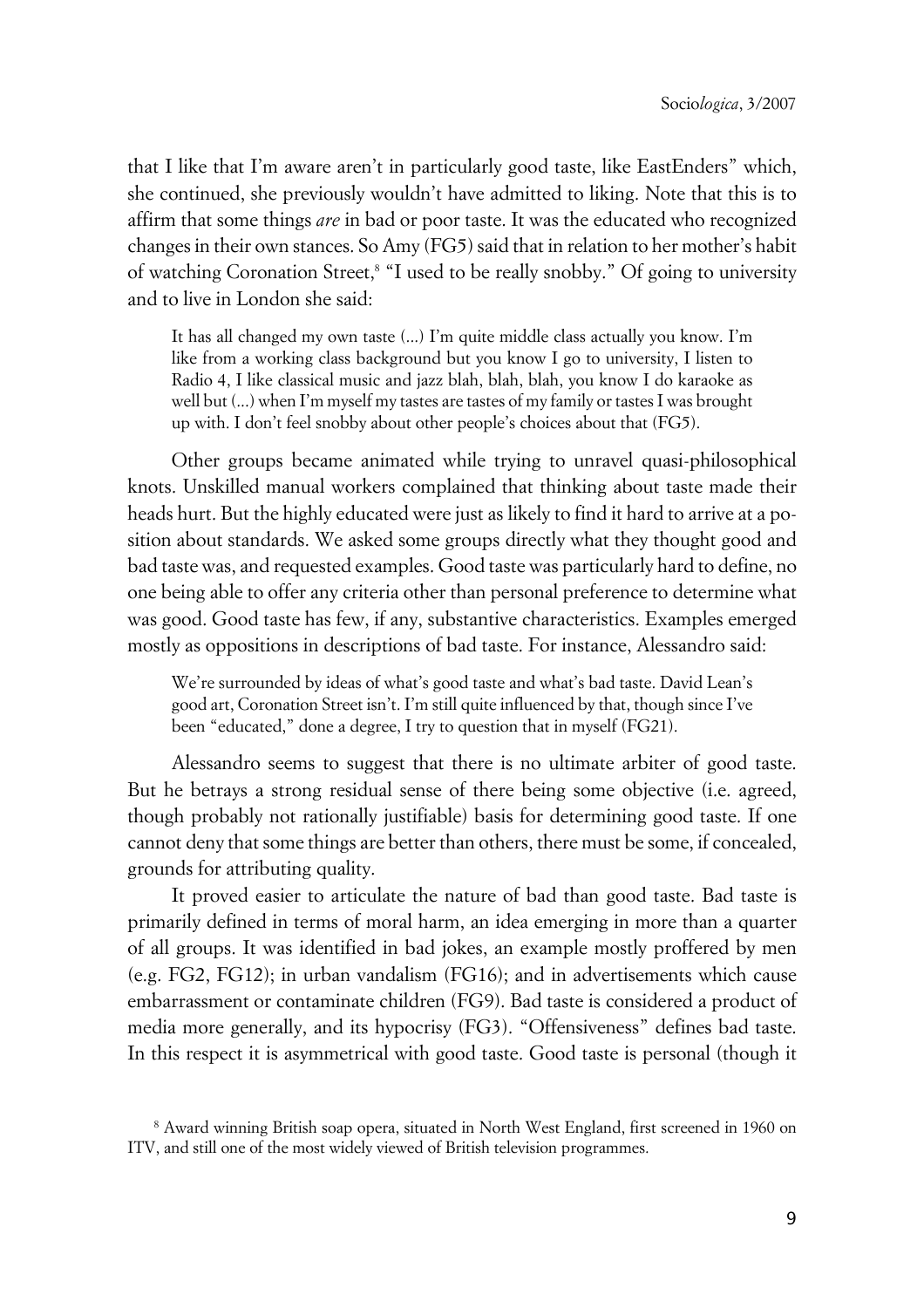may involve some types of conformism), so one's own judgment is not to be insisted upon. Bad taste, by contrast, is harmful and, implicitly, would best be eliminated or controlled.

Examples of bad taste varied from group to group. There are comparatively few substantively identified items of aesthetic bad taste: "Mushes" (described as wearing "shell suits," "dodgy trainers," "15 years old with kids," "big gold chains round their necks," "massive earrings," "lots of gold," "bleached blond hair") and Gareth Gates<sup>9</sup> were pinpointed by the skilled Welsh working class (FG8); dying hair red by the gay men (FG2); Charlie's Angels<sup>10</sup> and Big Brother<sup>11</sup> by the professional cultural intermediaries (FG20); and Abba<sup>12</sup> and EastEnders<sup>13</sup> by young professionals (FG13). Examples of moral failings include bad behaviour on the TV, and especially advertisements, which corrupt children (FG9, FG4); bad etiquette, for instance "sucking the teeth" (FG6); sexual immorality (FG4, FG10); and sex and swearing on TV (FG4).

So, there is no unanimity as to whether there are standards or whether, instead, anything goes. Middle class groups are more likely to give examples of bad taste which are aesthetic, while working class groups tend to select moral bad taste. One exception was the middle class black group (discussed further below) who arguably were most aware of the social functions of culture. In general, the evidence supports Woodward and Emmison [2001] proposition that older and less well educated groups operate with social and collective criteria of taste, while younger people and those with higher education are more likely to make aesthetic and personal, rather than moral and collective, judgments.

Other participants embraced an omnivorous orientation [Peterson 2005]. Among the group of professional women, Beverley described liking a mix of high and low, classical literature and Big Brother, and specifically rejected any intimation of condescension:

There's a place for extremes (...) Classic jazz to the cheesy pop, that is also part of my life, you know, I'm very well read but I will also sit down and watch some Big Brother or I'll also go surfing on the internet for some tacky gadget that I don't need (...) There's kind of a place for me for all of those things and I don't necessarily dismiss one thing just because it's a certain person that does it or it's a certain group

9 English pop singer who rose to fame after coming second in the competition in the first series, in 2002, of an ITV programme, "Pop Idol," where contestants sang cover versions of popular songs.

<sup>10</sup> Blockbuster American action/comedy/ adventure movie of 2000, and sequel 2003.

<sup>11</sup> Most notorious of reality TV shows, with very large viewing figures in the UK.

<sup>12</sup> Highly commercially successful Swedish pop music band, active 1972-82.

<sup>13</sup> Popular BBC soap opera, first broadcast in 1985 on BBC1, located in East London, with consistently high audience ratings ever since.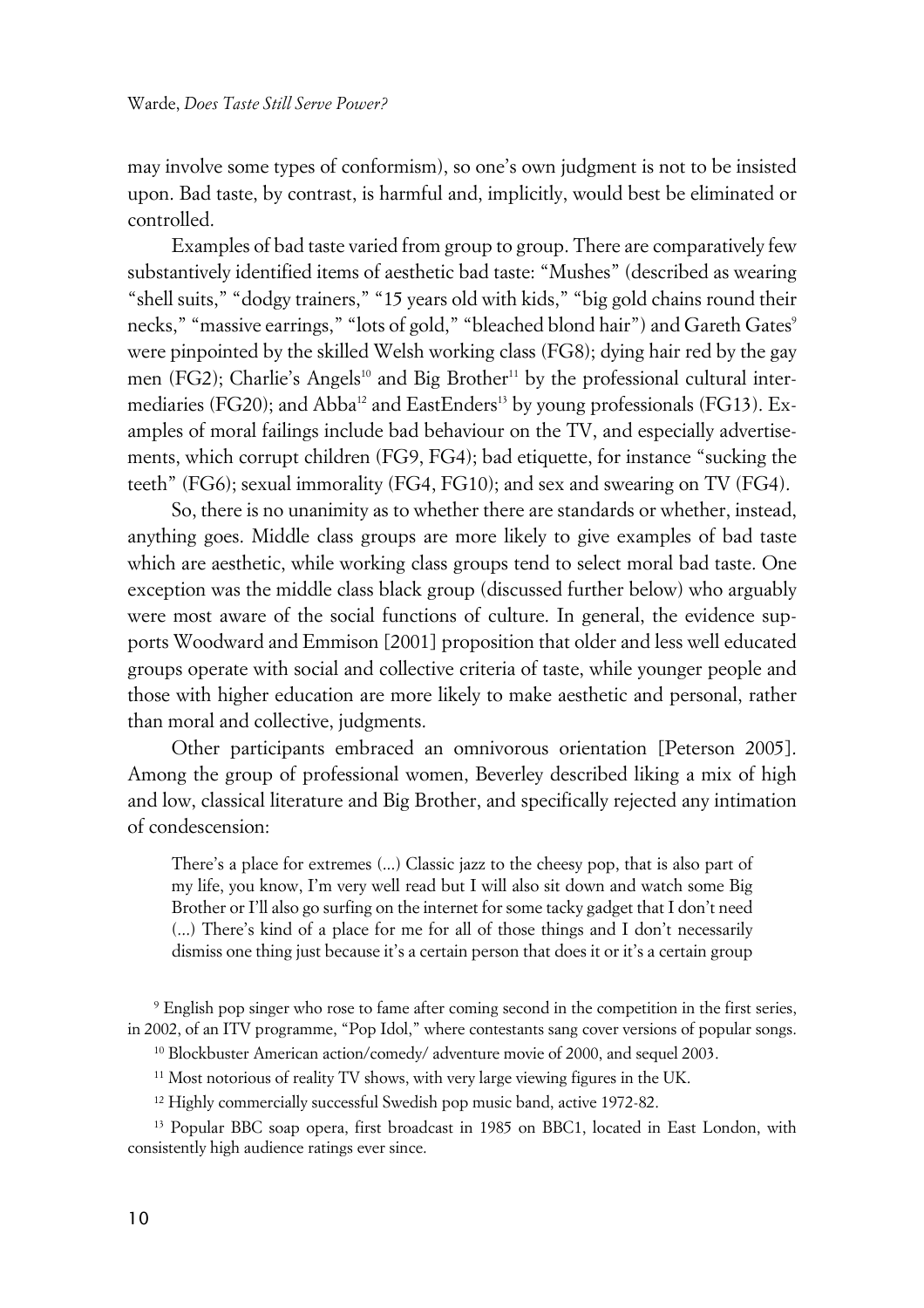of people that are seen to be doing it (...) I wouldn't not try something just because (...) it's something that only, I don't know, people out of work do (FG23).

An implicit acknowledgement of a recognisable hierarchical coding of cultural items frames her claim that it is both possible and desirable to span the boundaries. Openness to diversity is valorised. However, Janine said in response, "I do feel guilty if I watch crap," and despite the moderator (!) intervening to say that there is no such thing as crap, Janine reiterated the point, because she believed that she, unlike some others, had a capacity to make something of good cultural things: "I feel so guilty, I feel terrible, what am I doing." Janine was adamant that there are objective standards. Most of the middle class groups contained some who shared her view, the most obvious exception being that of the business elites (FG24).

Three company directors in London comprised the business elite focus group. The moderator, who had conducted several others with middle class groups, captured the tone of the discussion in reporting:

Unlike any of the other groups these three all expressed, in different ways, an unabashed pleasure in popular culture – including reading "trash" crime, Hollywood wives novels, the *Sun*<sup>14</sup> newspaper, and watching EastEnders. Some of this was in the interests of knowing something about clients' cultural lives. (Inka said she read books on Islam for the same reason). But it was also pleasurable, fun, and a way of relaxing.

The moderator also noted that "similarly, I felt that this was the only group who genuinely believed their rhetoric about enjoyment being the only discriminator between cultural preferences. This seemed to be informed in part by an assessment that a lot of 'high culture' is simply elite culture (i.e. it belongs to an elite rather than that it is interesting, enjoyable, or complex)." Nevertheless, this group expressed tastes for items of legitimate culture also, including modern literature and theatre.

Another version of the omnivorous orientation appeared in the middle class Afro-Caribbean group. After a somewhat embarrassed discussion, involving the suggestion that Eric was somehow perverse in reading, and particularly in *admitting* to reading, the *News of the World* (a Sunday tabloid newspaper), Laura concluded, "I'm all for people doing what they want to do and saying that, you know, because there is still a lot of snobbery in circles that we move in." This sparked some further discussion of bad taste in which Simon professed the essence of the case for an emergent omnivorousness;

But, there are things though that you're, like it's kind of cool to have bad taste (...) 'Coz you're kind of allowed to read, it's kind of cool to read *The News of the World*

14 Large circulation British daily tabloid newspaper.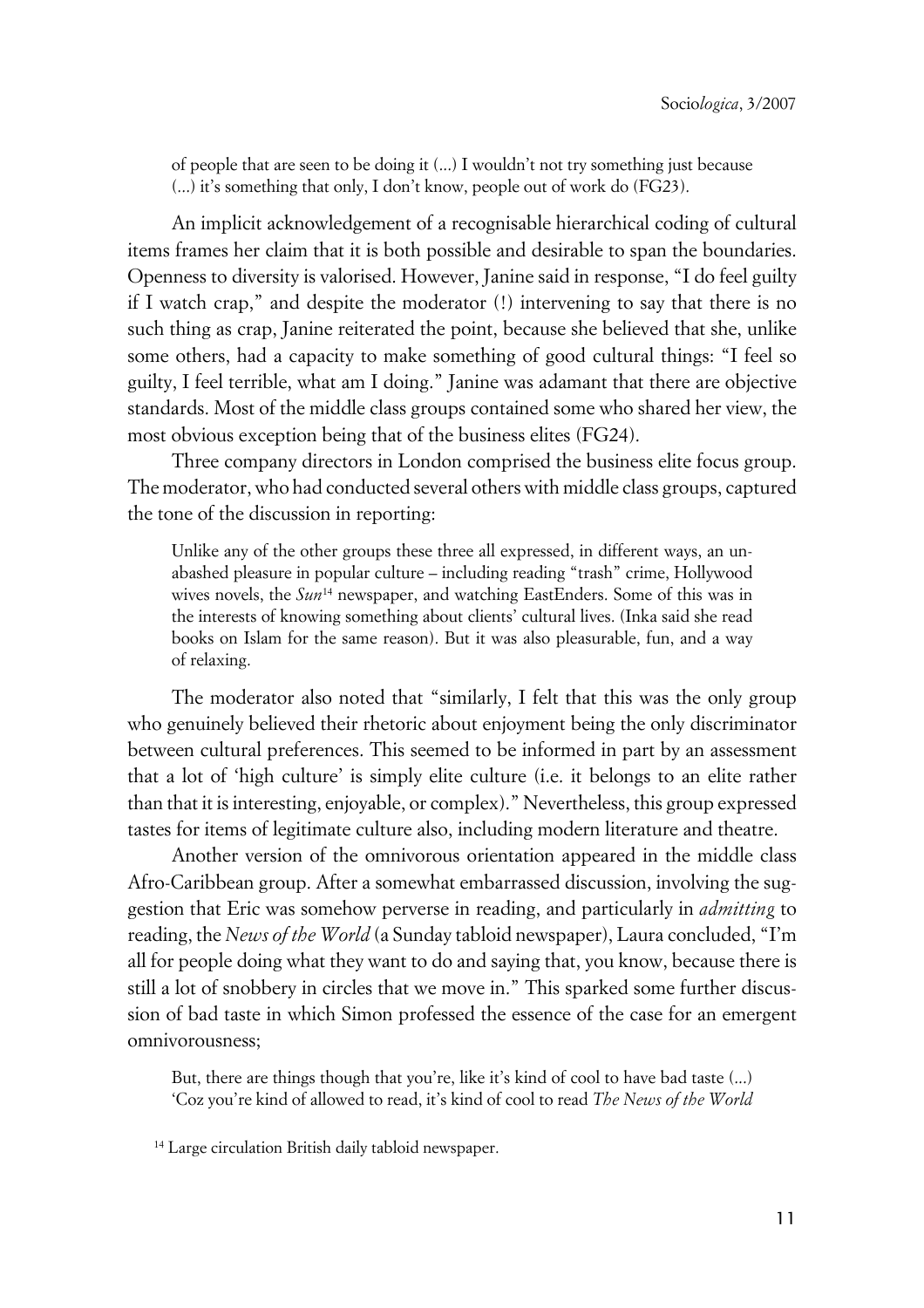on a Sunday as well if you balance it out with something else. It's cool to kind of say I went to a crap film  $(...)$  [if also] I go to the opera or whatever  $(...)$  That's why I think kind of, issues, things have changed a little bit. I think things are a lot more accessible to people now.

Teri, however, followed on soon after with a version of an account of distinction.

I think high art exists because we're human beings and by nature we have the thing that we want to, you know, socialize within particular groups, and in order for those groups to be defined that we would disassociate ourselves from other people, so in order to do that we have to create something to make ourselves different.

Teri, in keeping with the tone of that group discussion, was critical of distinction. However, not everyone repudiates cultural hierarchy. One person, but one person only, admitted to being "elitist" in taste. Lee said:

I don't see a problem with dismissing something as crap (...) I still do think there's a snobbery arbiter up somewhere up there that tells you (FG22).

In response, however, in ensuing debate about whether things can be dismissed or not, and whether that is a collective or a personal decision, Miranda concluded:

There are so many messages about what's good and what's bad that unless you sit down and decide for yourself what you like then you're just gonna get confused.

To sum up, there is significant dissensus about standards. Boundaries between good and bad are blurred, but not erased. Although for many they are opaque and obscure, examples and discussion imply their existence. Indeed, the recognition of some boundaries is a precondition of the omnivore orientation which we have detected. Leaping the fences that once clearly separated legitimate from popular culture depends upon the recognition, if as much memory as imperative, of a cultural hierarchy. But we have only one instance of anyone making the case for the existence of an objectively superior elite culture.

#### x*Distinction, Snobbery, and Class*

Having good or bad taste, or liking things coded good or bad, is in principle harmless. It is at the point where taste is taken as an indicator of personal, or social, standing that it becomes invidious. Snobbery is ascribed to people who imply their own superiority, and the inferiority of others, on the basis of differences in taste. One party takes a condescending attitude towards the other, and as likely as not the other feels resentment and hostility.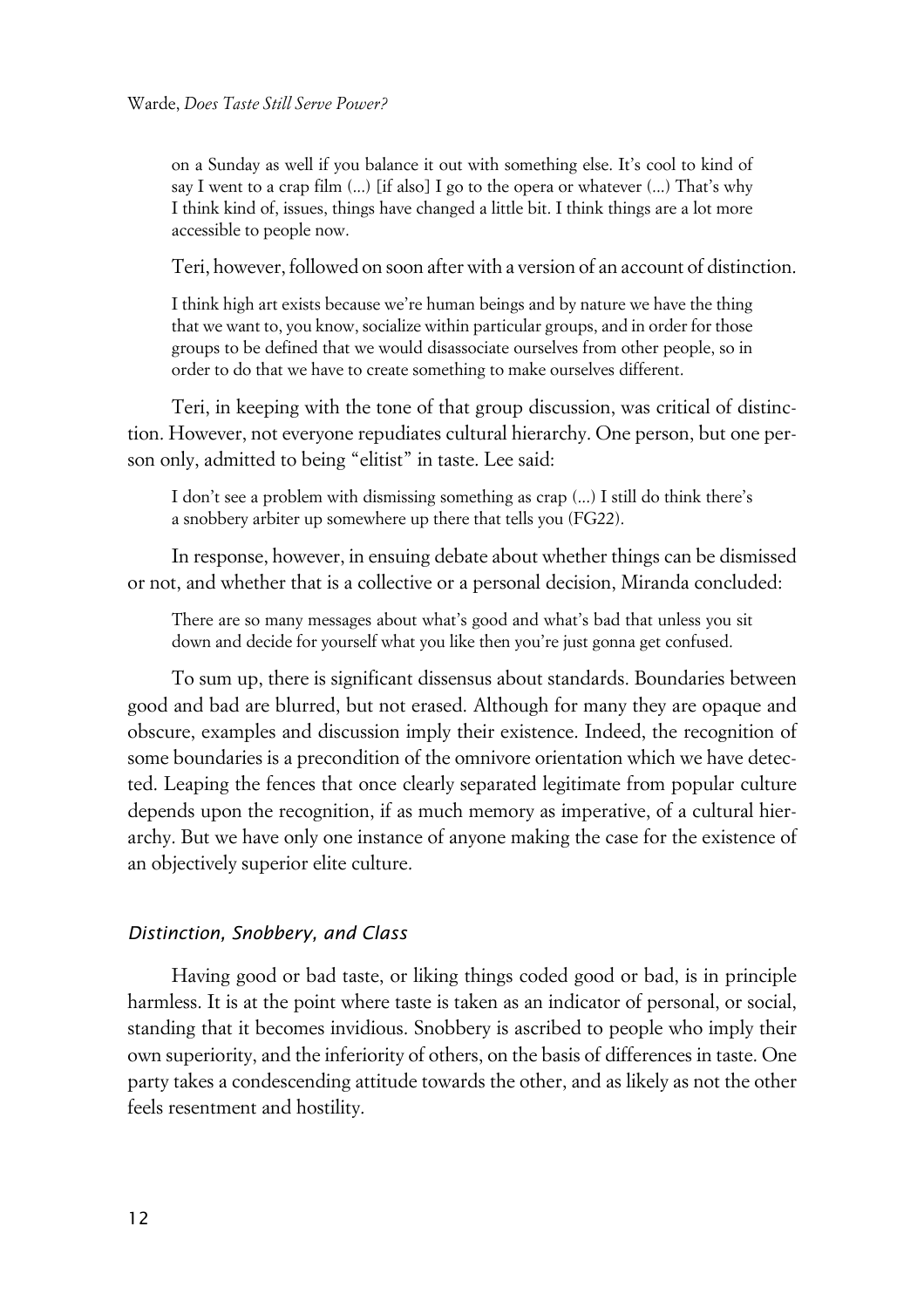It would seem from the focus groups that snobbery is universally abhorred. It is implicit in a working class group (FG8) when it was ruefully and rather resentfully observed that "I think some people would look down on us lot." In the same group it was said, "There's a lot too much judging going on in the world." In addition, there was some hint that anyone who is or has been working class is more likely to talk about being or having been ashamed of their tastes (FG5). Notions of "Us" and "Them" were very much present in the world views of working class groups.

Condemnation of snobbery was explicit in several groups including gay men, the black middle class and managers. Evan said:

I often worry they [colleagues] think I'm a snob and think (...) [the stuff they watch on TV and all the soaps] is beneath me and I'm not like that at all, I mean I'm just not interested in this big brother person or whatever (FG25, senior managers).

He insisted that he is not cleverer because of his tastes; it just means "I'm interested in something slightly different." German by birth, he followed up with a discussion of elitism and "class-riddled English society."

Anti-snobbery, or fear of being thought a snob, manifests itself as reluctance to judge the tastes of others. One gay man asserted "Are we ready to sit here and actually judge what other people's opinions are?" (FG2). People are very uncomfortable, very unwilling, to make judgments about others. This is perhaps why they fall back when accounting for their own tastes on what they themselves "like;" taste is a matter of personal preference. However, most groups also betrayed a sneaking suspicion that not all was contained therein. Interestingly, a survey question asked whether people agreed with the statement "The old snobbery once associated with cultural taste has now all but disappeared:" 49 per cent of our respondents disagreed (see Tab. 1, row 4). More people thought the "old snobbery" was still in evidence than thought it had disappeared. However, it was *not* the working class who were most persuaded of the persistence of snobbery.

If snobbery implies that people are looked down upon because of their tastes, then it impinges upon social justice. In Britain, snobbery has always carried overtones of class posturing. However, class was comparatively rarely explicitly mentioned. Among working class groups the connection between class and snobbery was certainly latent but not articulated in such terms. Stories of upward mobility, reflection by Europeans on British culture, and thoughts about the origins of taste were the sources of explicit mention of class. Most explicit were the Afro-Caribbean middle class (FG6) and the upwardly mobile in a group of lesbians (FG5). Thus, groups in different social locations exhibit different orientations towards culture and taste, and implicit understandings of social classification.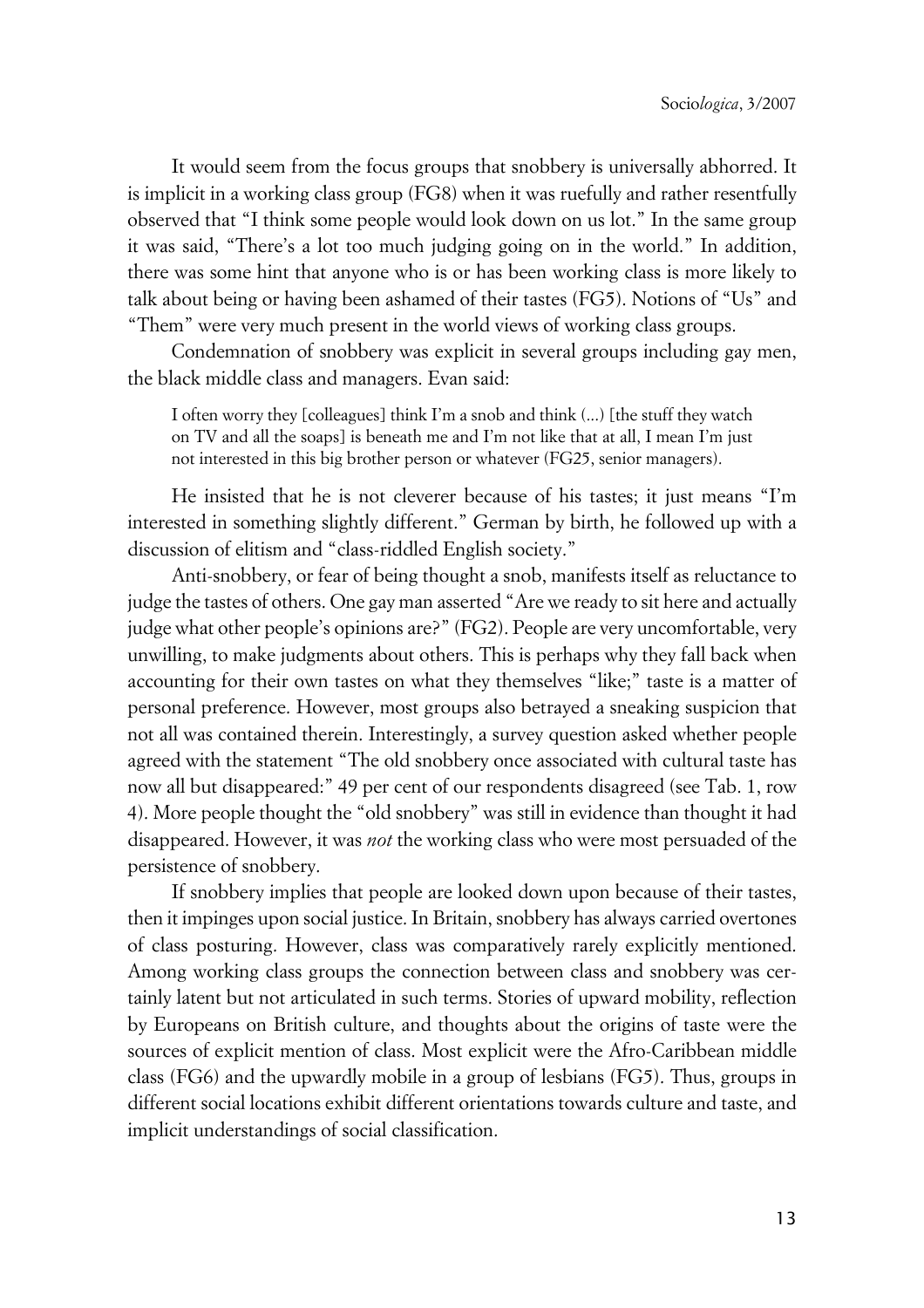The middle class black group were sophisticated observers of the effects of taste (FG6). Bad taste was described as being common, or rude, or as typifying the behaviour of some classes. Good taste was thought worth learning properly because it might be personally profitable. Cultural hierarchy was affirmed in a complex and reflective awareness of the relationship between social environment, class, race and taste. Laura, describing the transitions from working class home, to grammar school, to Oxford to study law, said:

I feel quite lucky in that I feel I understand, um, some middle-class. I mean I know that I'm classed as middle-class now because of my occupation but certain things would have been lost on me, I think, if I hadn't had the experience that I have of the educational system. Like, right, I know when a white middle-class person is being condescending and ironic towards me, um, and I know that I've worked with colleagues who haven't had that experience who don't necessarily know that they're being treated in a condescending manner. It's just that thing, I think, that goes with certain types of people, certain types of values and I'm black that I've got, I think the tools to pick up on some of those and to work out how I'm going to deal with them (...) [for example, by] responding to a person in the same slightly condescending way but which they understand that I know what's going on and I'm not going to be treated in that way.

And Eric said "it's fair to say that different classes communicate in different ways," a phenomenon also recognised by working class groups.

When asked to define good taste the group of young skilled manual workers discussed extensively money and possessions. Consider the following exchange where Jess, continuing a discussion of eating out tried to identify good taste:

Jess: Fine wines and just having the money [pause], I think good taste is just having the money to go to a really posh restaurant where they get their food in fresh. Rather than, when you go to a pub it's all frozen. Kate: And antiques… Kev: It all boils [down] to money. Kate: It does, yes. Kev: If I was a millionaire now, or say if like, a millionaire walked in here now and looked at us lot, he say, "Oh God!" Wayne: There's a lot too much judging going on in the world, like. Kev: Yes. Wayne: Yeah there is too much judging. Like people, you [referring to the moderator] are saying "what kind of people would go to the theatre?" and we would, like not through any fault of anybody's, but if we went to the theatre and watched them walking out we'd be judging them as geeks. Kev: And they'd be judging us. Wayne: Yeah, like, "Look at the piss-heads." Kate: Yes, they'd be judging.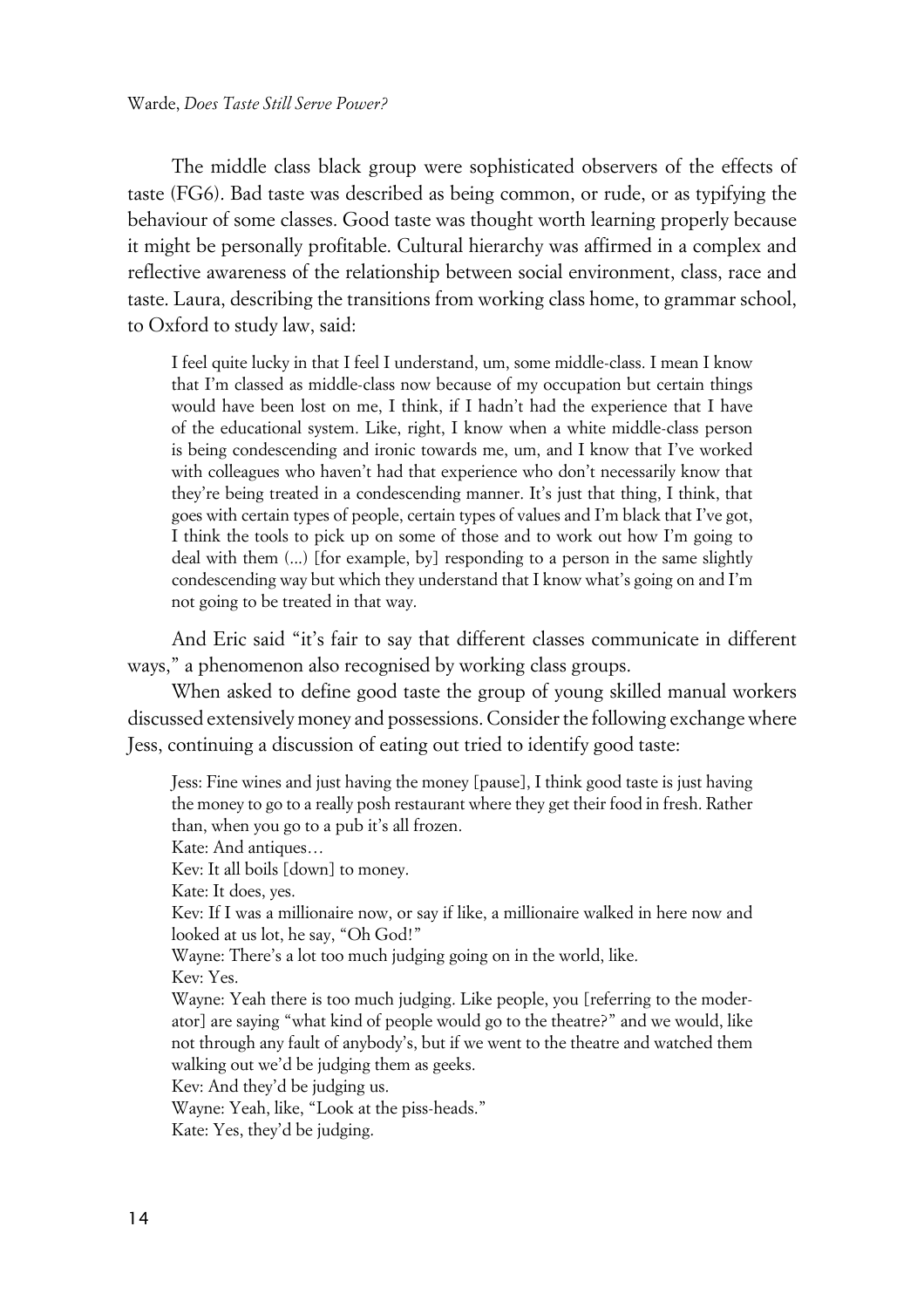Moderator: What's your definition of a geek, just roughly? Wayne: Just somebody who doesn't know how to have any fun. Steve: Doesn't seem to have fun like. Just does boring things. Kev: Doesn't like a laugh. Daz: Just someone who's opposite to us. Wayne: Probably somebody who's quite happy in themselves but we'd call them a geek and they'd call us piss-heads or a bum or something. Moderator: Yes. And would that put you off going to these sorts of places? Wayne: No. I don't really care about the opinions of anybody. Everybody has got their own opinion. So.

This discussion, which continued at length in similar vein, reveals a strong sense of social differences, implicitly, but not explicitly, redolent of class hostility. Taste is a means of identifying social groups, and is clearly associated with a sense of social hierarchy, of superiority and inferiority. The others are "opposite to us." A similar message came from the group of unskilled manual workers (FG14). Gaz asked a rhetorical question, "Who tells us what is a good picture and what isn't? Who decides what gets hung up somewhere?" and concluded that it was "Those who've got the say" who, he quipped, "I don't know who they are, do I? I'll tell you they're nor from around here, though." In another instance, an exchange within the group of supervisors of manual workers (FG12) rejected cultural paternalism:

Yvonne: Like Owen said, people want to go out and be entertained. They don't want to have to think and think it's good for you. Ryan: You don't want to be told it's good for you.

A tension, between sensing an externally defined hierarchical cultural order and asserting, as did Carol (FG14), that it is "just your opinion," your "personal preference," emerged in each working class group, but ultimately, as with the perceived condescension of the theatre goers, it was agreed that the opinions of others could and should be ignored.

While personal preference was regularly invoked as a basis for choice, all the working class groups exhibited a strong collective attachment to their cultural pursuits. The skilled workers (FG8) agreed that if one of them were to do something new the rest would be very likely to join in. However, some types of potentially new activities were inconceivable, as was made explicit with respect to ballet among men in manual supervisory roles (FG12). There was always first a barrier of potential ridicule to be overcome. Humour emerged as a very strong means of social control over cultural activity (in fear of appearing pretentious, it would seem) among the working class (FG8, FG12, FG14). For example, asked whether it would matter if Kev took up ballroom dancing, Wayne (FG8) said "I wouldn't mind. I'd take the piss out of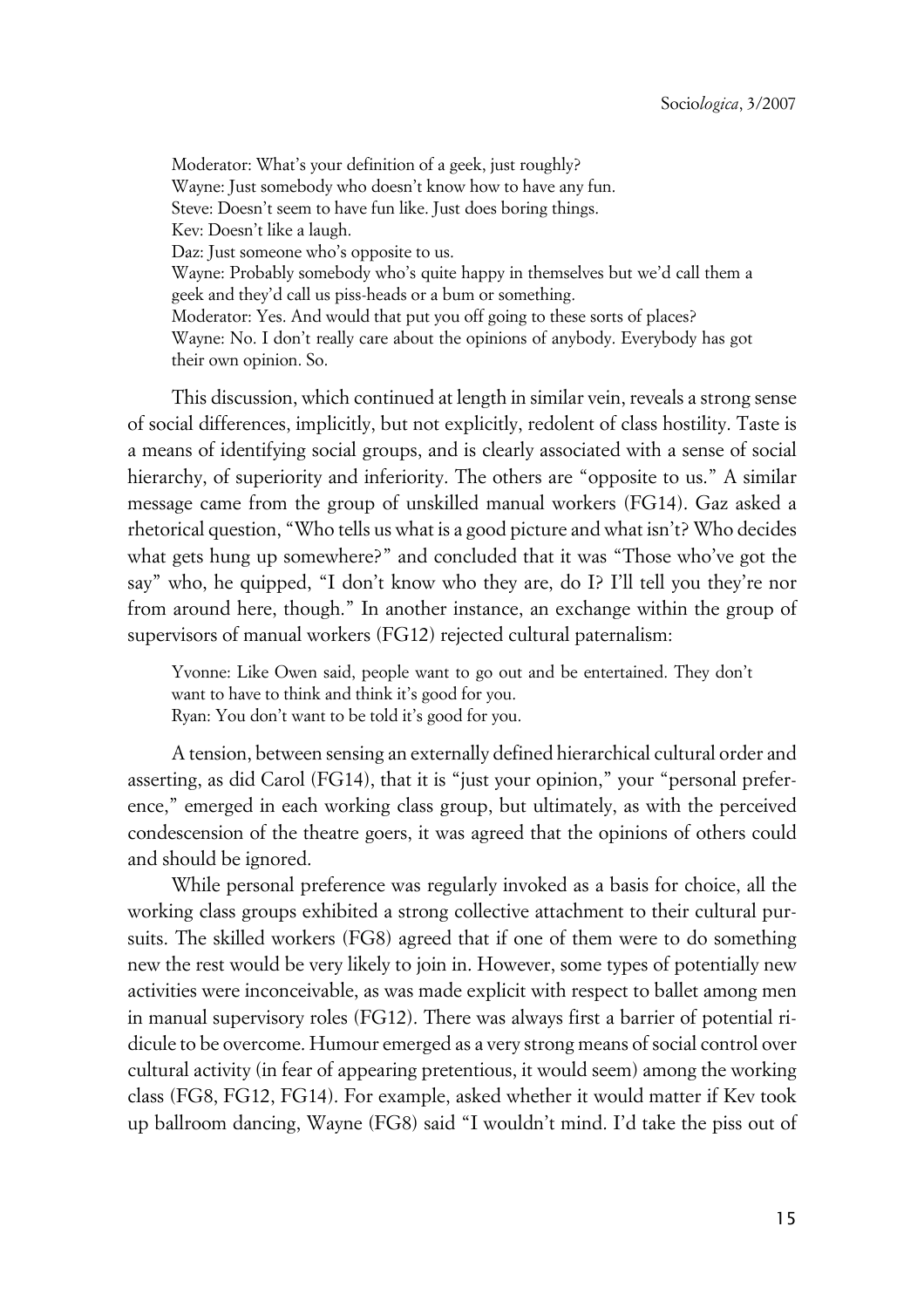him." And in turn, Wayne, contemplating dressing like a pop star, avowed "I might get the Mick taken."

As shown in the dialogue among the skilled workers above, the working class conceive taste less as a function of complex aesthetic judgment and more as an orientation towards goods, fun and entertainment. Working class participants are often uncomfortable with culture; for instance, one group's discussion concluded with the observation, "I disagree totally with Art" (FG12). More attention focused on moral than aesthetic bad taste. Moral bad taste can be identified easily and people can and should be held to account. Cultural bad taste was very hard to define but, where identified, was definitely not a reason for despising people. This seems to be common to working class groups, but less an issue for the younger middle class, for whom arguably aesthetics has supplanted ethics as mode of judging cultural commodities.

The working class, then, has a distinctive alternative understanding of cultural judgment, seeing it as they practice it, as a group matter. They exhibit a form of group solidarity; and they are more aware of groups aligned in opposition to one another. It is collective rather than individualised disagreement and learning new tastes is a matter of social network connections (and of exclusion too). Middle class group members, by contrast, while still retaining a latent suspicion that a disinterested claim to good taste is possible, seemed to employ greater personal autonomy in determining their cultural involvements. Posturing around issues of class and culture is not evidence of intense class hostility, but people defer to standards, seeing them as marking class differences and as having implications for gradations of social status. There are notably few claims to superiority by those endowed with greatest cultural capital, but there is an undertone of resentment of the distinction effect among the black middle class and the working class groups.

#### **xDiscussion**

The focus groups showed evidence, albeit complex and ambivalent, of the coexistence of weak boundaries, omnivorous orientation and class-based distinction as predicted by Holbrook *et al.* [2002]. It is worth signalling briefly that the same conclusion can be drawn from the survey results. The survey asked questions about cultural participation, knowledge and taste across a range of domains, including music, reading, art, film and television. Questions were sometimes about genres, sometimes about specific items, practices or producers. Responses suggest that there are some things that many people like. For example, 67 per cent said that they liked the paintings of Van Gogh, 64 per cent liked Frank Sinatra's *Chicago*, and 56 per cent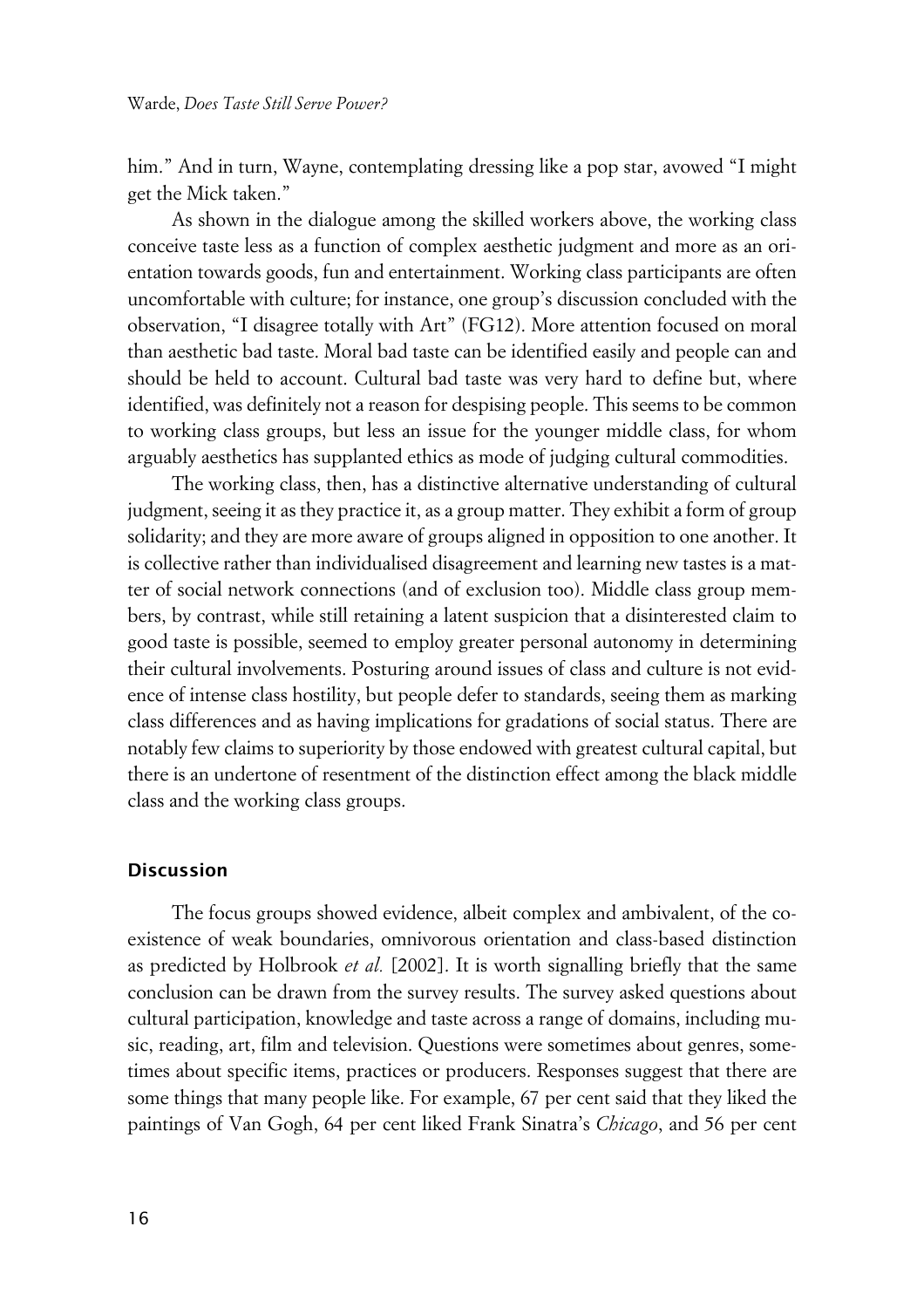liked Vivaldi's *The Four Seasons*. No item that we asked about was liked by a greater proportion of the population than these: there is literally nothing that "everybody" likes. We also found people with omnivorous dispositions. When asked which of 39 items and genres they liked, the top quartile of respondents registered 14 or more, while the bottom quartile chose 6 or less. Regression analysis confirmed other studies in showing that it was the educated, white, middle class respondents who had the widest repertoire of tastes. There are also things that some groups like more than others. Distinction lurks behind the fact that the proportion of professionals who report liking modern literature, Mahler's *Fifth Symphony* and Miles Davis's *A Kind of Blue* is more than double that of the working class for the same items. Such survey results supplement the evidence from the focus groups in advancing some interpretive theses to account for the contemporary cultural landscape.

#### x*Aestheticisation and the Emergent Class of Cultural Intermediaries*

Hierarchical cultural boundaries are not very salient for most people. Most judgments make little reference to aesthetic criteria and, when they do, they are mostly in a simplified aesthetic register. Most people are not routinely engaged in, and find it difficult when pushed, to enter into reflective aesthetic discourse of any degree of complexity. They know what they like, and justify it in terms of simple preference. The implication is that, except for areas of enthusiasm (and of course many people have some specialised expertise, for instance as media fans, collectors or hobbyists), neither reflective appreciation nor critical evaluation play much role in cultural appropriation. This is partly demonstrated by the fact that the majority do not see themselves as having criteria for evaluating cultural products and nor do they accept authoritative standards established by experts.

Matters are different among those with professional expertise in cultural production. The emergence and consolidation of a new fraction of the middle class, the cultural intermediaries, has had an impact. It is they in particular, among the young and educated, who are most exercised by, eloquent about and engaged with aesthetic standards. For some, the professionals in the cultural industries (FG20), this was a function of their everyday activity: there was widespread audible groaning when they were asked what they thought good taste was. They talked about taste precisely as a group of people who are required to have reflected upon such matters, for they pay attention to such issues in the course of their daily labours. Their discussion of bad taste included "covering issues which are really sensitive in a really insensitive way," fashions and changing taste, how the same item can be "tacky" or "cool" in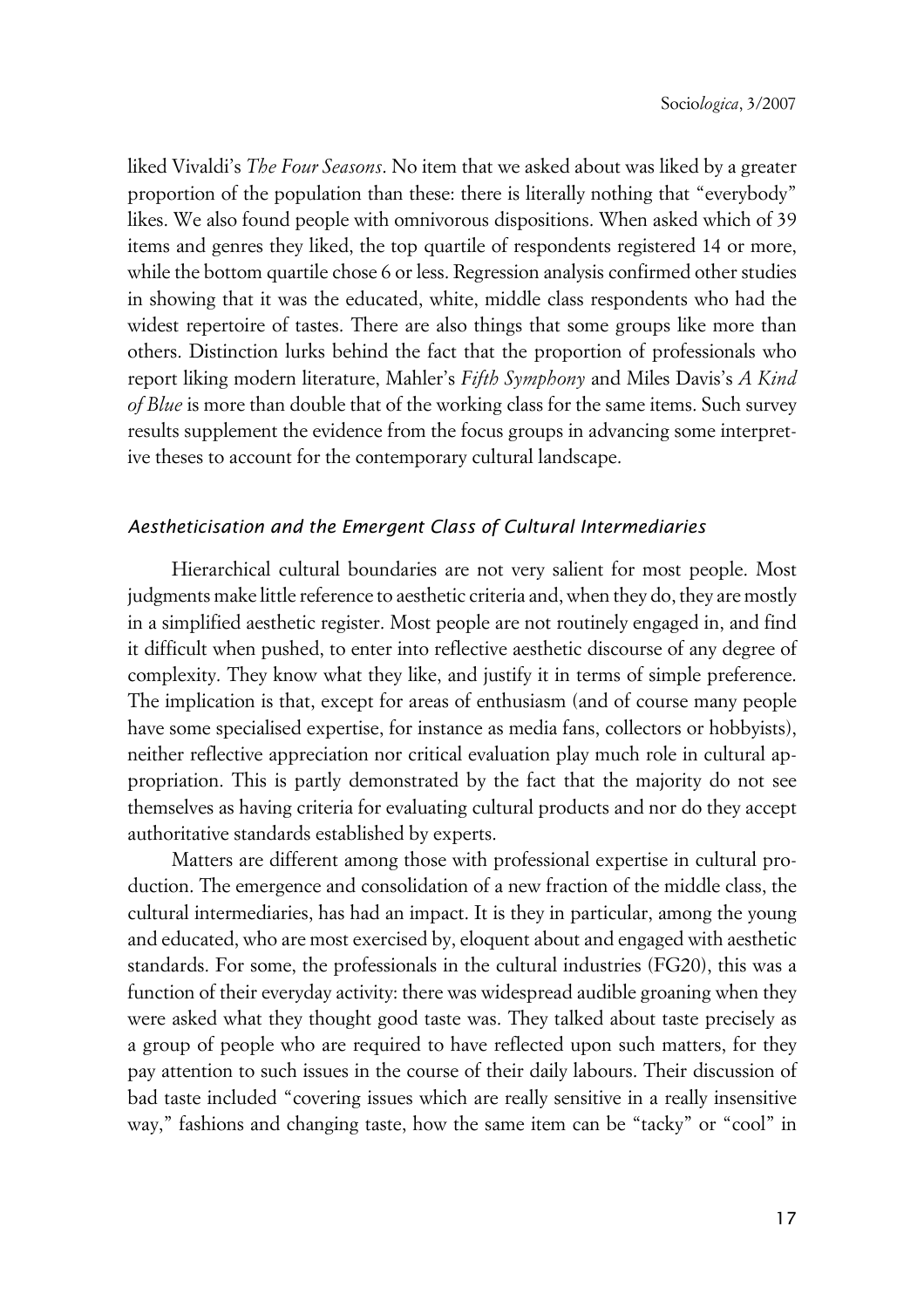different contexts (including treating items "ironically"), and they used the terms "high culture" and "low culture" (though so did another group). Other professional groups, while not so insightful about the mechanisms involved, clearly acknowledged the issue of the relativity of judgments made from different positions. The cultural intermediaries also had a lengthy discussion about what one might admit to a colleague to liking; the possibilities of shame and embarrassment were considered, as was the idea that one might be "a traitor" if engaged in the Arts and then spent time in popular pursuits:

Working in the Arts you know that there are all these wonderful things out there for you to experience and you're spending your free time going to watch Charlie's Angels.

This suggests that old cultural divisions are more than a distant memory. Some people at least still think in, with, or against those terms. It also suggests that this particular influential group operates with a specific discourse and set of concerns.

While aesthetic debate has proliferated and become intense in some quarters, notably among the personnel and functionaries of organisations for cultural intermediation, it has probably spread less than much social theory implies into everyday cultural consumption. People are mostly complacent about their own taste. Hardly anyone admitted to strategies for self-improvement involving changing taste, though there were individual exceptions. For most people cultural consumption was apparently less important than their work, their family lives and their social obligations.

#### x*Standards and Tolerance*

Goodwill towards others and a relaxed view of judgment were frequently reiterated. Nevertheless, a substantial minority expressed their suspicion, if rather awkwardly, that not all is simply a matter of personal preference. Thus there was mention of "benchmarks" and the "snobbish arbiter;" the ambiguous status of reading the *News of the World* which detained one group; working class groups who resented agents pronouncing what was good for them. Since younger groups appear more flexible in their judgments it could be that benchmarks are increasingly the ghosts of past standards; certainly Alessandro's confession that he mobilises his university education to contest the very idea of good and bad taste implies that the effacing of cultural boundaries is, for some, a positive project. However, even those reluctant to abandon fixed standards of cultural quality were loath to turn aesthetic differences into judgments of social or moral worth. A strong sentiment exists against aligning aesthetic judgments with social evaluation. Most people asserted a form of moral or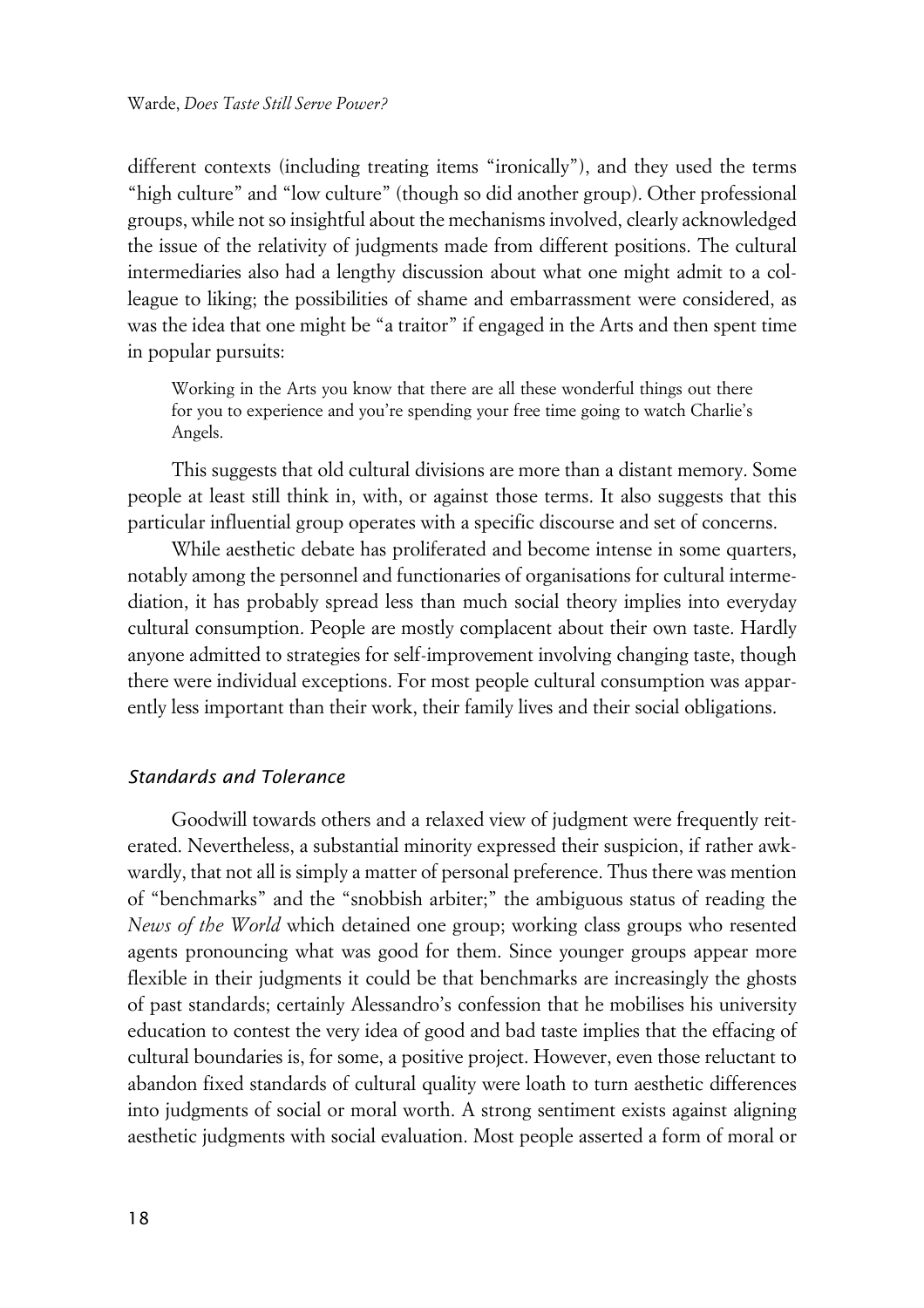social egalitarianism, which included acknowledgement of the tastes of others and a presumption that people should not look down on others on the basis of their tastes. They believe that snobbery exists but want to dissociate themselves personally from stigmatisation on the basis of aesthetic choices. This was particularly strong among the groups in weaker social positions (e.g. working class and African-Caribbean middle class). In addition, tolerance in relation to moral harm is refused; moral bad taste can be condemned, as, by implication, can its perpetrators.

#### x*The Retreat of Class?*

*De facto*, there are hierarchically ordered tastes. Our survey demonstrate that, although people are much less confident in recognizing or justifying class or cultural hierarchy, there remains a significant association between class, education and legitimate taste [Gayo-Cal *et al.* 2006]. However, if aesthetic difference does not appear as social division, then the question arises whether the distribution of cultural capital matters and, if not, how social classification now operates. There is a reluctance to use class explicitly as a unit of social classification. The term class was used in less than a quarter of the focus groups, and mostly by the university educated middle class. Associated terms like snob and posh arose in an additional 25 per cent of groups. The language of class is in retreat in the cultural context, as it is in British political and social discourse more generally. Nevertheless, many focus group members recognised that social pressures operate to determine taste. Socialisation, both primary and secondary, social mobility, media output and fashion were among the forces mentioned. Half the population think that snobbery (probably the most heinous crime after being morally 'offensive' in the discussions) still exists; much anxiety was expressed about being seen to be pretentious or snobbish among working and middle class groups. Middle class reasoning about its cultural proclivities involves great reluctance to express sentiments of intellectual and aesthetic superiority, although such sentiments are at least residually present. Also working class people are still made to feel uncomfortable because of their exclusion from a full range of cultural activities.

Strong differences characterise the working and the middle class groups. This is probably partly a matter of their respective abilities to operate comfortably in a focus group discussion [Silva and Wright 2005], but equally it is evidence of a difference in orientation. There are class-based differences in the mode of appropriation of cultural forms. Omnivorousness and command of abstract critical judgment are particular to sections of the middle classes. The middle class are increasingly omnivorous, and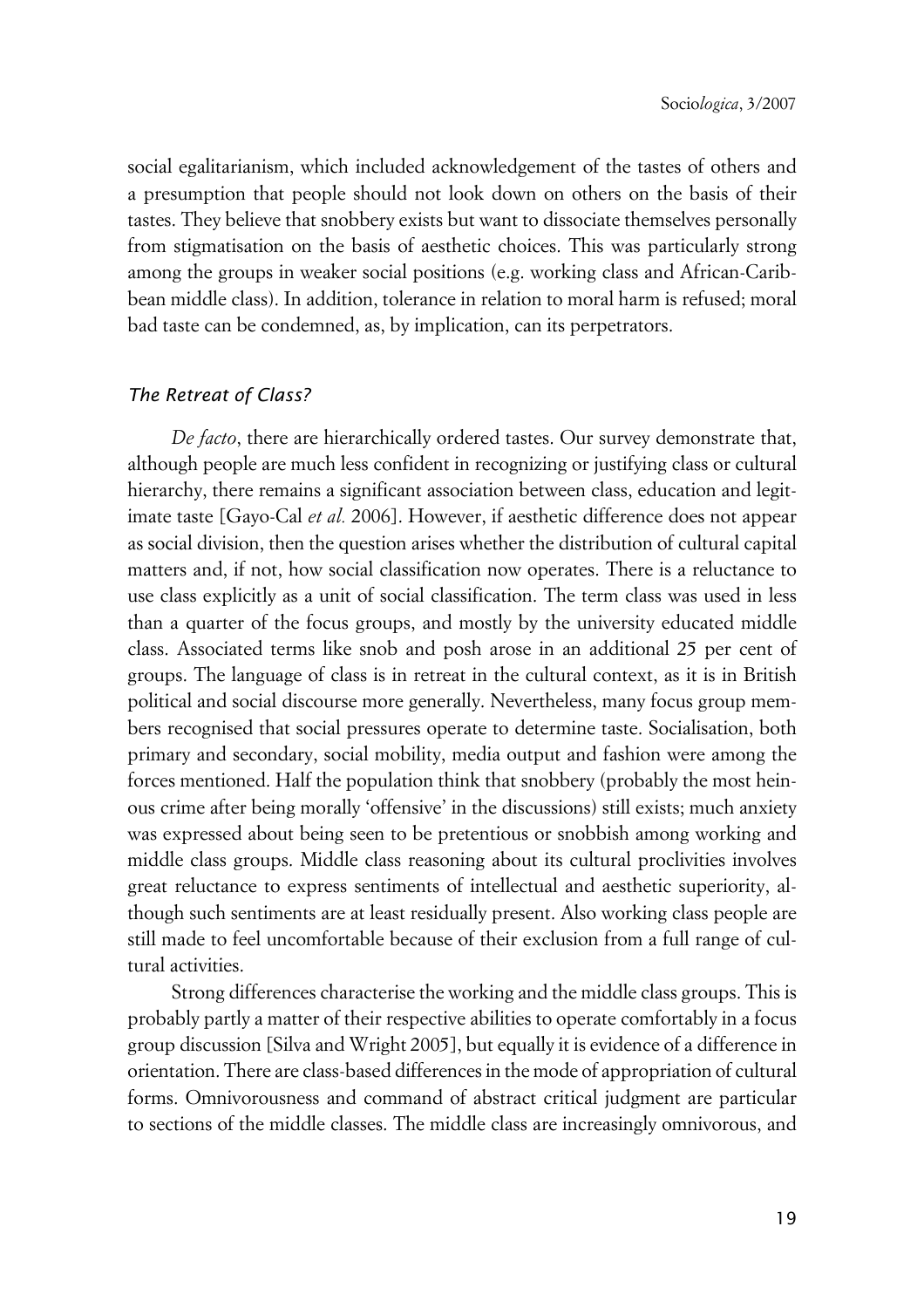more likely to perceive opportunities arising from boundary effacement. Cultural intermediaries are particularly proficient in this regard. The effect is partly to create striking divisions within the middle class, between black and white, and young and old. Working class groups, by contrast, are not apparently obtaining any advantage. They are not internally divided over culture, but mostly because they are indifferent to it. Other concerns – religion, morality, family, and community – probably have greater priority.

#### *Institutions and the Consecration of Culture: the Fate of Legitimate Culture*

The evidence suggests that legitimate culture, in Bourdieu's sense, is in retreat. No one in the working class is much in awe of the consecrated; few of the middle class are exercised by the damage caused by popular culture. Laying claim to distinction through command of legitimate culture is not the sole driver of contemporary inequalities of culture. A primary reason is that processes of legitimisation or consecration in the UK today are not obviously operating in the way predicted by Bourdieu. More varied items and genres are accorded legitimacy, a corollary, or perhaps precondition of, the omnivorous disposition. We might therefore be inclined to assume that this is more a matter of changes in cultural than class boundaries. However, if there is boundary effacement, it is less that everyone likes the same things, more that the symbolic hierarchy of things has become blurred. It has become less clear what is legitimate, and what not.

Why? Probably not because individuals have become more reflexive and discriminating in the aesthetic domain; a restricted code and simple attachment to personal preferences predominate in members' accounts. Nor has there been significant oppositional resistance from subordinate groups; the working class may see itself as put upon, but this is met mostly with resigned acceptance. Perhaps we are witnessing a war of succession between the new generation of cultural intermediaries and an older dominant group in decline; a period of transition from one period of domination to another; in terms of theories of fields, we are witnessing the effects of intense battles in the cultural field.

However, it seems most likely that institutional changes have occurred to prevent the congealing of hegemonic and consecrated culture of a dominant class. The process whereby some cultural forms are made to appear socially significant and aesthetically valuable has been ruptured. There are a number of candidate forces behind this effect. First, the hegemony of the notion of consumer sovereignty and individual choice has encouraged the conviction that there is nothing beyond per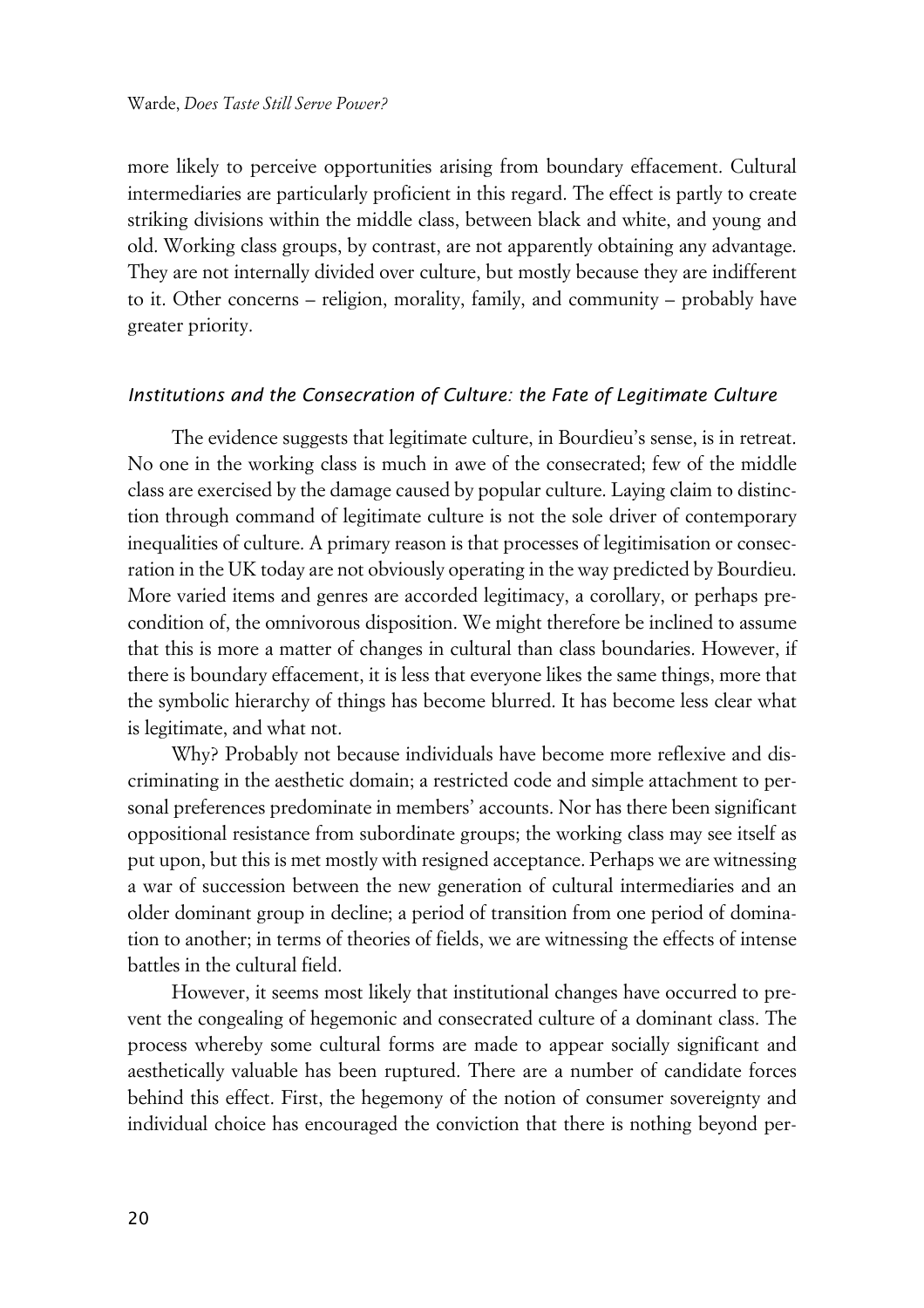sonal preference. However, while the discourse of the consumer provides a basis for the majority to think about taste as an individual property, hardly anyone adopted an explicit and fundamental consumer subject position for her or him self. Second, the lay understanding of postmodernist thought has de-stabilised cultural value by encouraging greater scepticism of all forms of intellectual authority. Third, processes for the delivery of formal cultural capital have changed: progressivism in schools, the marginalizing of a national cultural canon and wider access to university, where questioning orthodoxies is mandatory, blur boundaries. Fourth, the commodification of culture, its greater subjection to the logic of market competition, corrodes legitimacy. Commercial competition requires that whatever is promoted is presented as having some, if not equivalent, value, and success in economic competition is regulated as much by popularity as by attainment of quality. Consequently, the institutions of consecration no longer objectify cultural differences in a fashion which makes the process of social classification easily possible. Cultural boundaries are effaced. In turn, this makes espousal of an omnivorous disposition more comfortable. There are fewer prohibitions, and more kudos can be obtained from expressing openness to diversity.

#### **Conclusions**

There is widespread hesitancy about claiming that some cultural items are intrinsically better than others. This is less a crisis than a vacuum of judgment. Rarely were items identified as being in good taste, implying neither widespread recognition nor awe of legitimate culture.

A common norm has emerged which refuses to see cultural differences as indication of hierarchical social distinction; social position shall not be deduced from cultural taste. It is no longer, if it ever was, admissible to be thought snobbish. The middle class fear being thought snobbish, their statements being entirely consistent with the research indicating the spread of an omnivorous orientation, that openness to cultural diversity accompanying a multiculturalism which now attributes value to minority cultures. If all cultural forms have value then it would be perverse to condemn people because of their tastes. In that regard, at least within the context of a focus group discussion,<sup>15</sup> it is largely impermissible, especially among the middle class, to impugn the tastes of other individuals or groups. The exception, proving the rule, is the disparaging reference to "mushes," referred to as "chavs" in England, a

<sup>&</sup>lt;sup>15</sup> Making fun of other people's taste is undoubtedly part of everyday humour and is present in an increasing number of programmes in the mass media.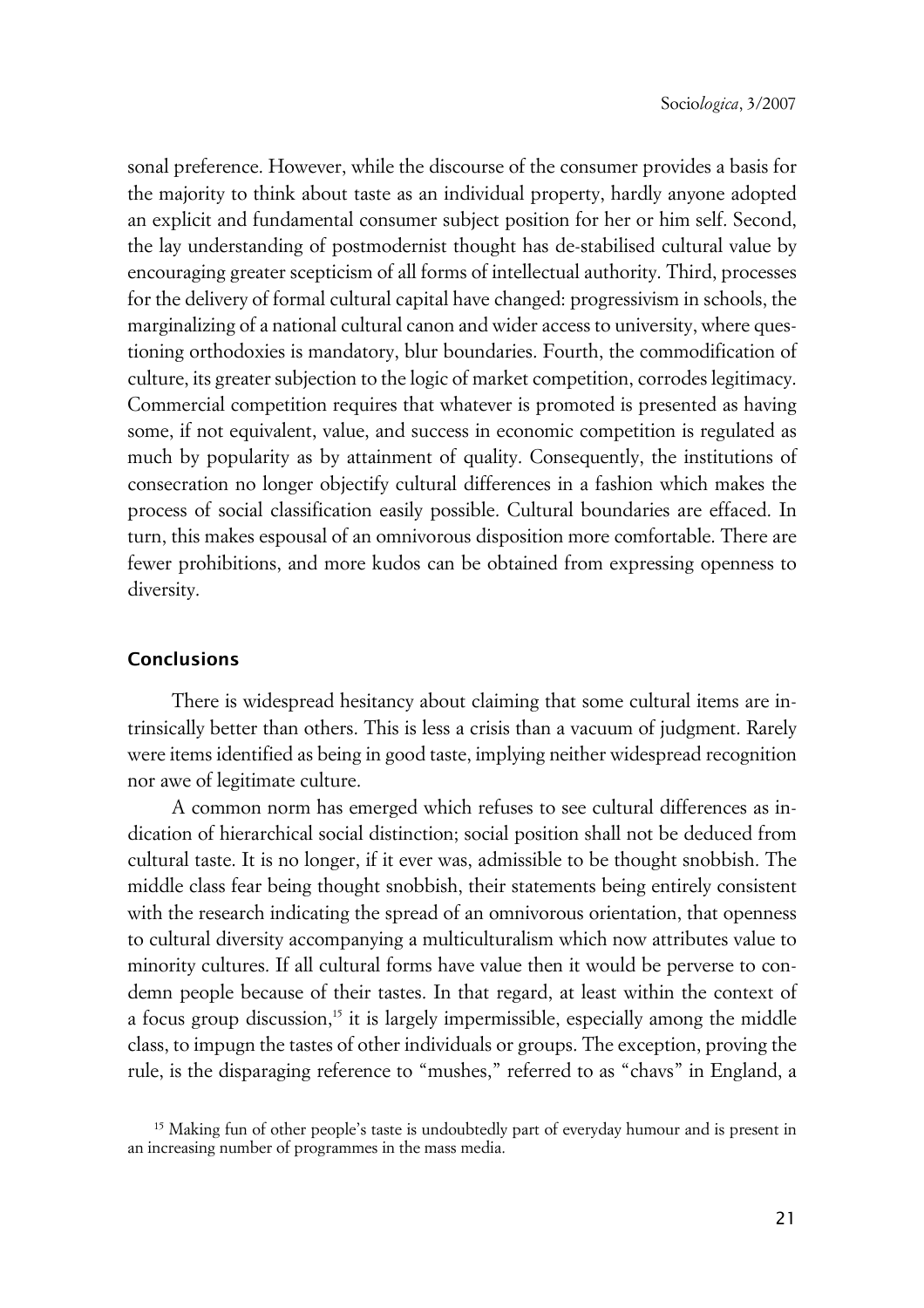section of the working class viewed as feckless and without taste. One reason for the success of *Distinction* was that it revealed a mechanism by which taste entrenched class power. Unmasked, the manipulation of legitimate culture could be seen as a vulgar social stratagem of the privileged and a source of injustice. Though not simply or directly the effect of sociological research, this process is now widely recognised and justifiably condemned. It has therefore become a much less effective and, on the basis of our evidence, infrequently adopted mode of conduct.

Nevertheless, a relationship between class, power and taste persists, one which Bourdieu might have embraced both theoretically and substantively. There are classbased differences in the mode of appropriation of cultural forms. Those in professional and higher managerial groups deal with culture in a distinctive manner. Omnivorousness and the command and exercise of abstract critical judgment are particular to sections of the middle classes. One can detect a self-congratulatory dimension, absent in other strata, to middle class cultural self-understanding based upon a cultivated and aesthetic orientation to cultural products. Refinement is claimed in ironic and reflective tone, rather than in terms of a natural inheritance of unquestioned good taste. Ability to incorporate elements of an omnivorous orientation and to handle, more or less confidently, boundary effacement becomes a mode of distinguished conduct in its own right. What Bourdieu thought achievable in France only through appropriation of legitimate culture is now finding other channels. Distinction is achieved less through a command of an exclusive legitimate culture. Presenting self via specialised and exclusive competence in high culture is not currently acceptable. Yet the privileged neither deny nor reject legitimate culture, for omnivorousness includes it. The manner of its incorporation is crucial and an omnivorous portfolio makes it available for deployment when convenient, for instance in the right context to express mutual recognition of social standing.

There also remains a sense in which working class people are made to feel uncomfortable because of their exclusion from either a wide range, or an intimate command, of some cultural activities. Continued social hostility is apparent between groups in different class positions, with intimations of working class resentment of middle class condescension. Subordinate groups are more conscious of the social effects of acknowledgement or denial of cultural competence than the inheritors; the working class is aware, the black middle class even more so. The white middle class, meanwhile, display ambivalence between cultural hostility and universal goodwill. However, these tensions are not expressed as matters of class distinction.

Middle and working class alike remain aware of the presence of snobbery. A presumption persists that condescension is rife. However, the cause of the discomfort seems more the critical scrutiny of peers than that of members of another class. Pre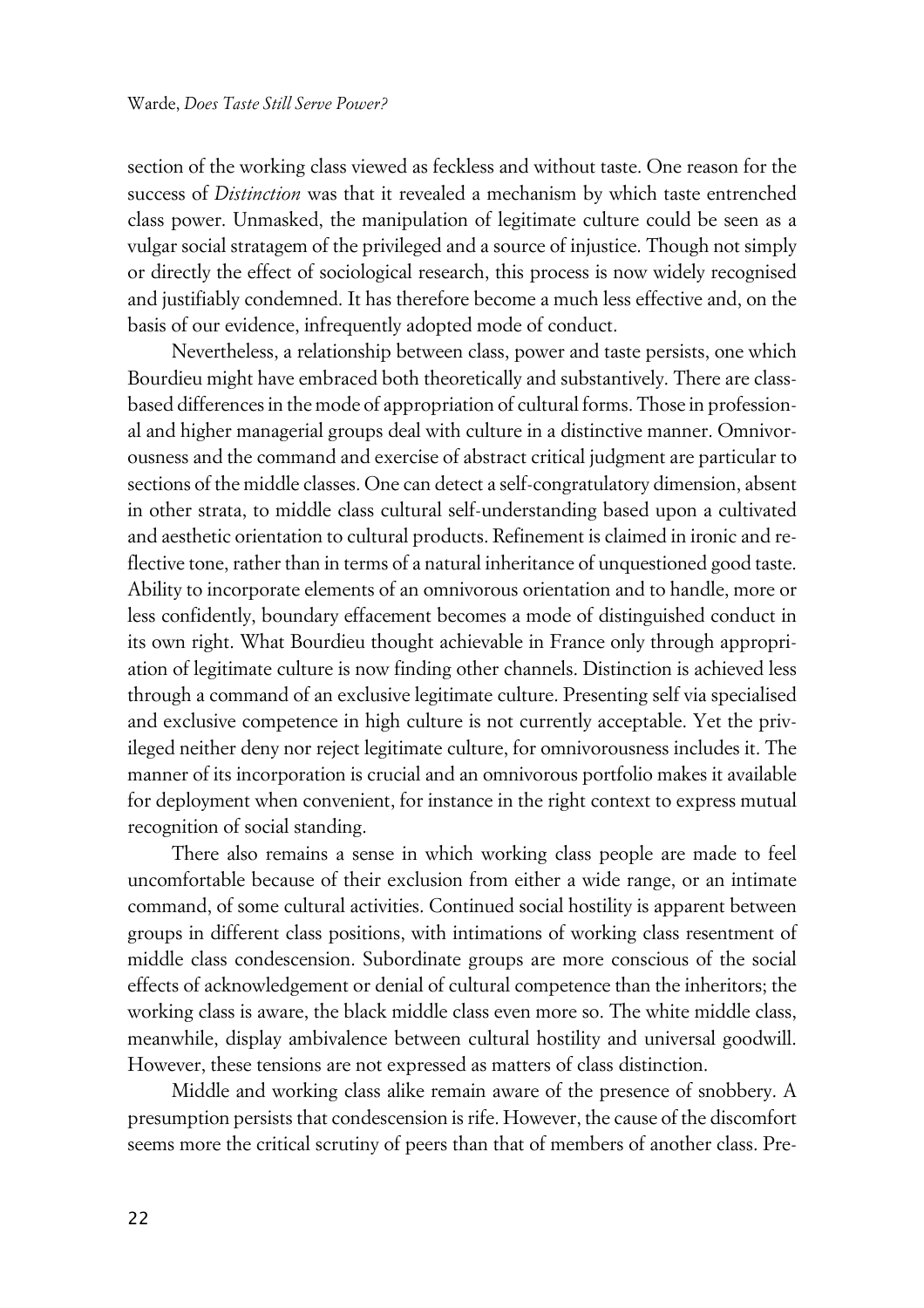tentiousness is unacceptable, particularly among the working class, and contravention of the norm is punished though teasing and ridicule. The justice of wielding cultural capital as a mode of personal advancement is most challenged by the subordinate sections of the middle class. The black middle class group spontaneously came close to providing a Bourdieusian analysis of the relationship between position and taste. The working class were much less aware, and frankly were not very concerned about political issues other than state spending on the Arts. Hence taste does not seem to be a key link in a system of class *domination*. Morals and money are probably more important [Lamont 1992]. The evidence suggests that legitimate culture does operates neither as a system of social control nor as a key weapon in class domination, in the sense that it directly mediates, meaningfully and consciously, relations between classes.

Holbrook *et al.* [2002] are thus shown correct; there is no incompatibility between mass shared tastes, some people liking more things than others, and the existence of distinction. All three processes can be turned to the advantage of a privileged section of the population. Cultural capital thus does not operate exactly as in France in the 1960s. Yet social groups who hold economically privileged positions do use cultural competence for profit. The educated middle class manage their ambivalence, if not always without discomfort, to their own advantage.

These data cannot determine whether cultural capital creates an effect as strong as in the past. In 2003 few people made a positive stand for the superiority of particular cultural forms, and no one wanted to draw parallels between cultural and social worth. However, alternative means exist by which selective participation and expressed preferences act as assets either to be mobilised to impress others or to be otherwise converted to economic advantage. Possession of cultural capital is still a route to personal advancement. We are not witnessing the end of class-related cultural distinction. More likely, at present, the ethos of omnivorousness veils distinction. Distinction is not *primarily* acquired by professing a taste for legitimate culture. Probably the most profitable portfolio combines a degree of eclecticism with educational qualifications and appropriate forms of embodiment.

Command of legitimate culture is no longer, if indeed it ever was in the UK, an automatic source of prestige. Yet culture is not a matter of indifference for the middle classes, and for some sections it remains critical. Now cultural capital achieves its effects in a different manner, through an inclusive ethic, with a more practical eye to differentiation. The current mode is one whereby the judicious exercise of an omnivorous orientation represents distinguished conduct. This is not inimical to class reproduction. As Bottero [2005] argues, differential association routinely reproduces difference. It may be less directly an affront, or a cause injury, to the working class, or others deficient in cultural capital. But it may be no less effective in securing the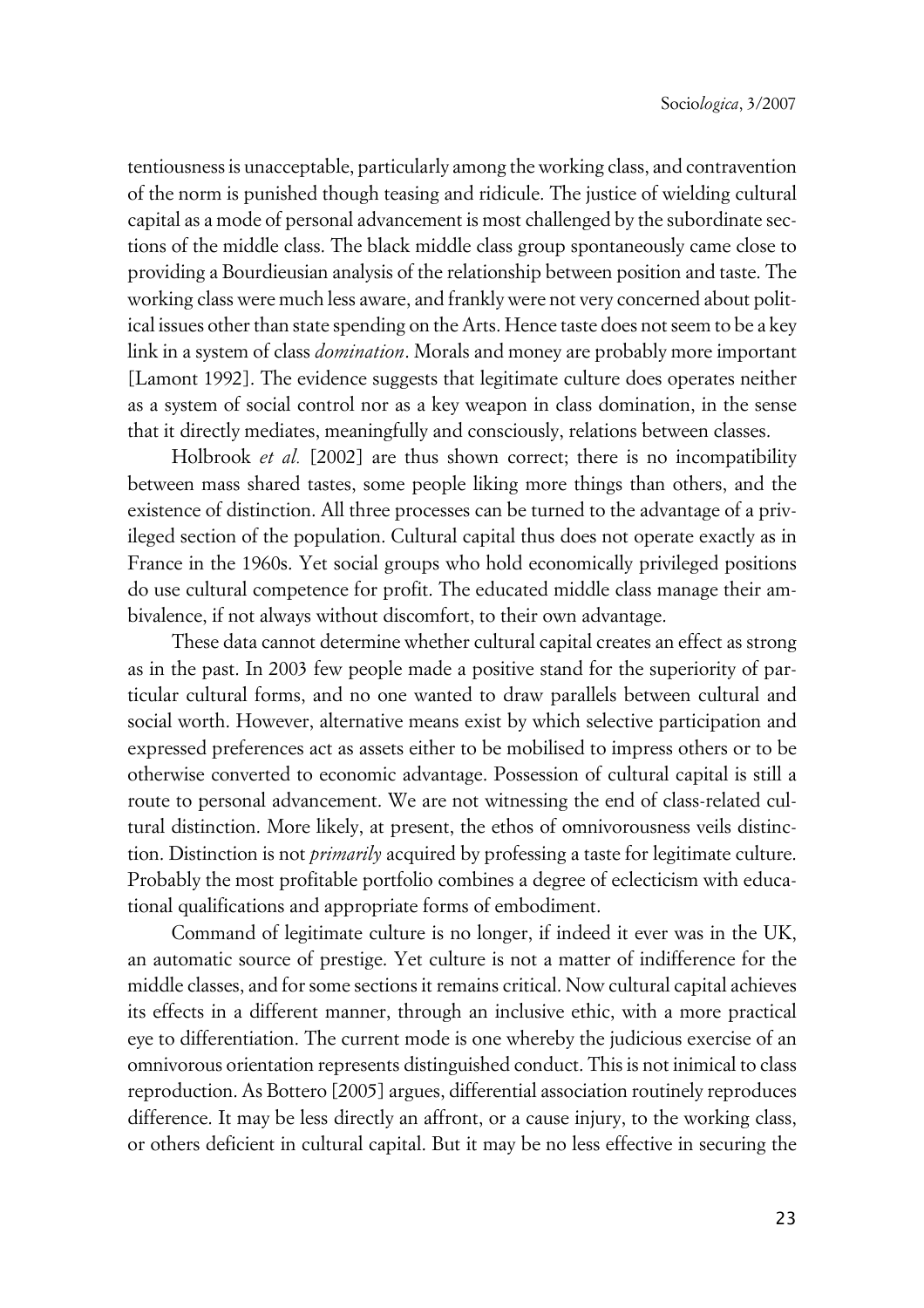reproduction of the privilege of the professional class. Hence we should conclude that taste probably directly serves power less than before, and less than it did in France in the 1960s, but that its role is far from insignificant. Class distinctions persist but may be underestimated because omnivorousness and boundary effacement veil the role that cultural capital plays in the service of power.

### **xAppendix 1: Composition of Focus Groups**

#### **Focus Groups**

- 1. Rural service workers
- 2. Gay men
- 3. Retired middle class
- 4. Retired working class
- 5. Lesbians
- 6. Black middle class
- 7. Landowners
- 8. Skilled manual workers
- 9. Low paid women
- 10. Pakistani middle class
- 11. P akistani working class
- 12. Supervisors
- 13. Young professional & students
- 14. Unskilled workers
- 15. Benefit claimants
- 16. Agricultural workers
- 17. Black working class
- 18. Indian middle class
- 19. Indian working class
- 20. Professionals, cultural industries
- 21. Self employed
- 22. Professionals
- 23. Women Professionals
- 24. Business elites
- 25. Managers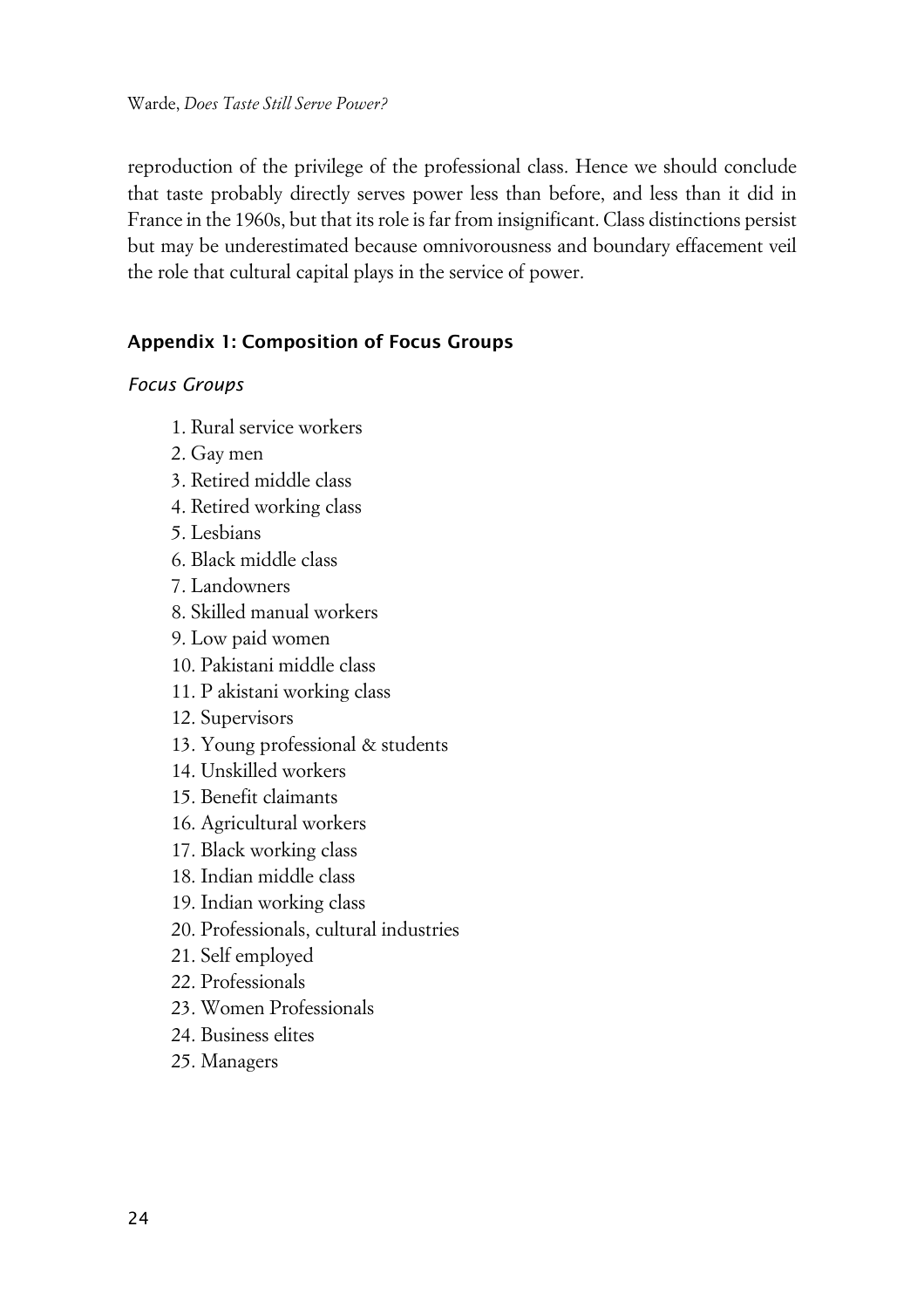## **References**

- Bennett, T., and Silva, E. (eds.)
- 2006 *Cultural Trends*. Special Edition 15 (2-3).
- Bottero, W.
- 2005 *Stratification: Social Division and Inequality*. London: Routledge.
- Bourdieu, P.
- 1984 *Distinction: A Social Critique of the Judgement of Taste*. London: Routledge & Kegan Paul.
- 1986 "The forms of capital." Pp. 241-258 in *Handbook of Theory and Research for the Sociology of Education*, edited by J.G. Richardson. New York: Greenwood.
- 2000 *Pascalian Meditations*. Cambridge: Polity.
- Gayo-Cal M., Savage, M., and Warde, A.
- 2006 "A cultural map of the United Kingdom, 2003." *Cultural Trends* 15: 215-239.

Halle, D.

1993 *Inside Culture: Art and Class in the American Home*. Chicago: University of Chicago Press.

- Holbrook, M., Weiss, M., and Habich, J.
- 2002 "Disentangling Effacement, Omnivore, and Distinction Effects on Consumption of Cultural Activities: An Illustration." *Marketing Letters* 13: 345-357.
- Lamont, C.
- 1992 *Money, Morals and Manners: the culture of the French and American upper-middle class*. Chicago: University of Chicago Press.

Peterson, R.A.

- 2005 "Problems in Comparative Research: the Example of Omnivorousness." *Poetics* 33: 257- 282.
- Peterson, R.A., and Kern, R.M.
- 1996 "Changing Highbrow Taste: From Snob to Omnivore." *American Sociological Review* 61: 900-909.

- 2005 *Household Study: Technical Report*. CCSE document, available at [http://](http://www.open.ac.uk/socialsciences/cultural-capital-and-social-exclusion/) [www.open.ac.uk/socialsciences/cultural-capital-and-social-exclusion/](http://www.open.ac.uk/socialsciences/cultural-capital-and-social-exclusion/)
- Silva, E.B., and Wright, D.
- 2005 "The Judgement of Taste and Social Position in Focus Group Research." *Sociologia e Ricerca Sociale*: 76-77, 241-253.
- Teil, G., and Hennion, A.
- 2004 "Discovering Quality or Performing Taste? A Sociology of the Amateur." Pp. 19-37 in *Qualities of Food*, edited by M. Harvey, A. McMeekin, and A. Warde. Manchester: Manchester University Press.

Thomson, K.

2004 *Cultural Capital and Social Exclusion Survey: Technical Report*. London: National Centre for Social Research.

Silva, E.B.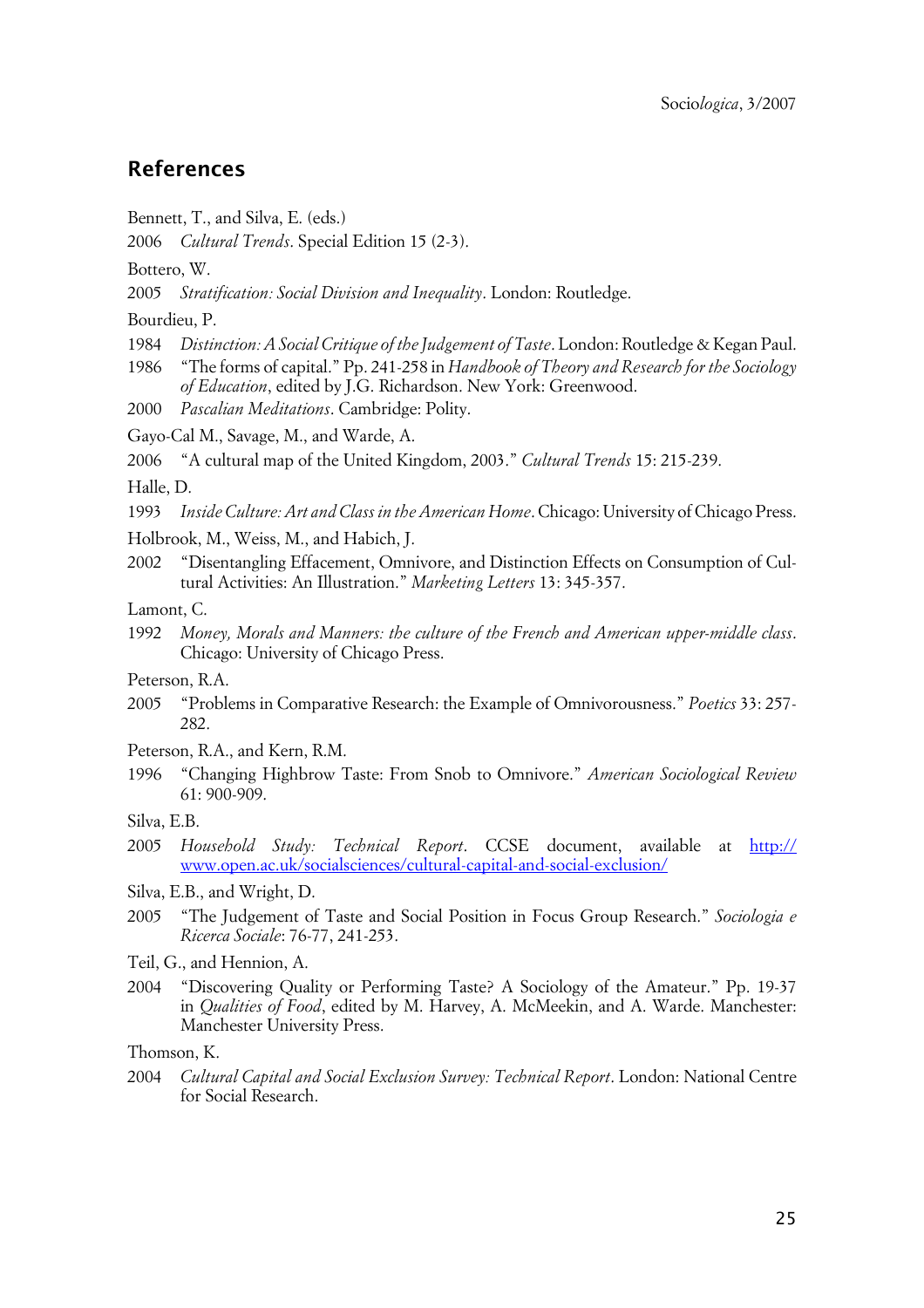Warde, A., Wright, D., and Gayo-Cal, M.

2007 "Understanding cultural omnivorousness or the myth of the cultural omnivore." *Cultural Sociology* 1: 143-164.

Woodward, I., and Emmison, M.

2001 "From aesthetic principles to collective sentiments: the logics of everyday judgements of taste." *Poetics* 29: 295-316.